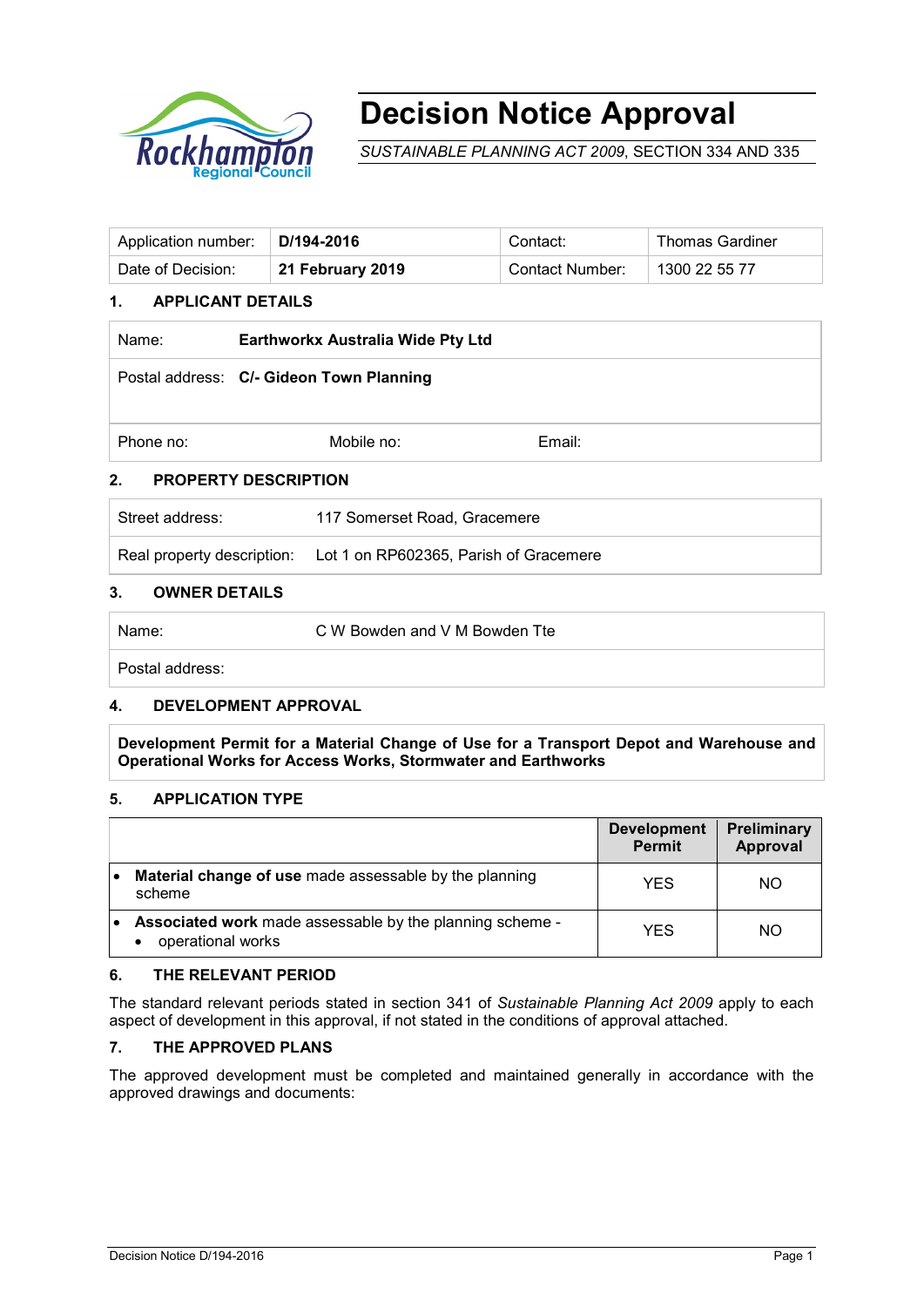#### **Material Change of Use**

| <b>Plan/Document Name</b> | <b>Plan/Document Reference</b> | Dated           |
|---------------------------|--------------------------------|-----------------|
| Site Plan - Stage 1       | SK-002, Revision 7             | 8 December 2016 |
| Site Plan - Stage 2       | SK-003, Revision 7             | 8 December 2016 |
| Floor Plan                | SK-004, Revision 7             | 8 December 2016 |
| Mezzanine Level           | SK-005, Revision 7             | 8 December 2016 |
| Elevations                | SK-006, Revision 7             | 8 December 2016 |
| Elevations                | SK-007, Revision 7             | 8 December 2016 |

#### **Operational Works**

| <b>Plan/Document Name</b>                      | <b>Prepared by</b>       | Date             | Reference No.            | Version<br><u>/Issue</u> |
|------------------------------------------------|--------------------------|------------------|--------------------------|--------------------------|
| <b>Cover Sheet</b>                             | <b>Knobel Consulting</b> | 13 December 2016 | 000                      | A                        |
| <b>Bulk Earthworks Plan</b>                    | Knobel Consulting        | 13 December 2016 | <b>BE001</b>             | A                        |
| <b>Bulk Earthworks Sections</b>                | <b>Knobel Consulting</b> | 13 December 2016 | BE002                    | A                        |
| <b>Pre-Development Stormwater</b><br>Catchment | <b>Knobel Consulting</b> | 13 December 2016 | C <sub>001</sub>         | A                        |
| Post-Development Stormwater<br>Catchment       | <b>Knobel Consulting</b> | 13 December 2016 | C002                     | A                        |
| Erosion & Sediment Control<br>Plan             | <b>Knobel Consulting</b> | 13 December 2016 | <b>SE001</b>             | A                        |
| Erosion & Sediment Control<br>Details          | <b>Knobel Consulting</b> | 13 December 2016 | SE002                    | A                        |
| Stormwater Management Plan                     | <b>Knobel Consulting</b> | 14 December 2016 | K2696-0004/A<br>10 pages |                          |

#### **8. FURTHER DEVELOPMENT PERMITS REQUIRED**

| Type of development permit required     | Subject of the required development permit |  |
|-----------------------------------------|--------------------------------------------|--|
| <b>Building Works</b>                   |                                            |  |
| Plumbing and Drainage Works             |                                            |  |
| <b>SUPERSEDED PLANNING SCHEME</b><br>9. | NΟ                                         |  |

## **10. REFERRAL AGENCIES** NIL

#### **11. SUBMISSIONS** NIL

#### **12. RIGHTS OF APPEAL**

Rights of appeal in relation to this application are attached.

## **13. WHEN THE DEVELOPMENT APPROVAL TAKES EFFECT**

This development approval takes effect: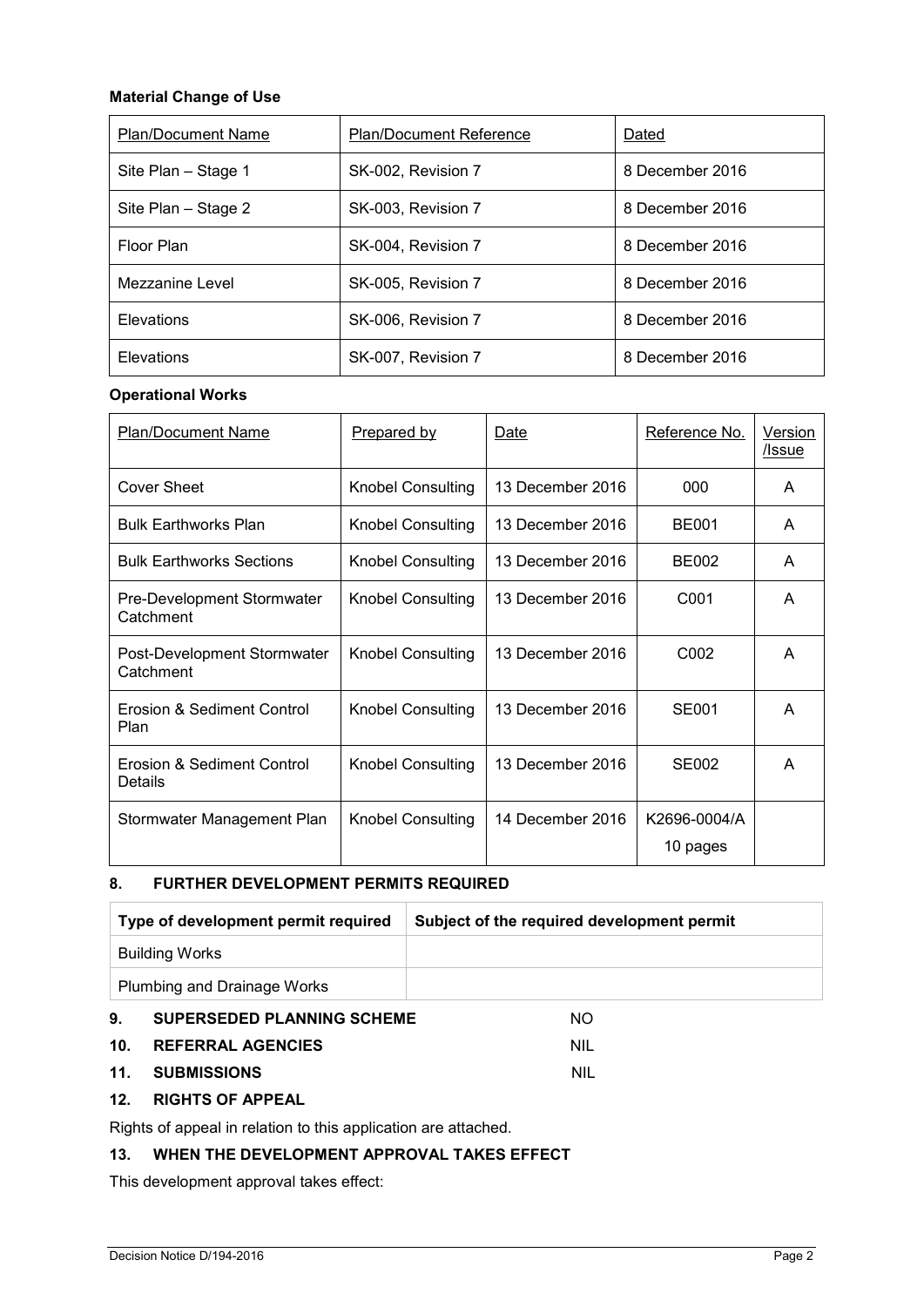- From the time the decision notice is given – if there is no submitter and the applicant does not appeal the decision to the court.

Or

When the submitter's appeal period ends – if there is a submitter and the applicant does not appeal the decision to the court.

Or

- Subject to the decision of the court, when the appeal is finally decided – if an appeal is made to the court.

This approval will lapse unless substantially commenced within the above stated relevant periods (refer to sections 339 and 340 of *Sustainable Planning Act 2009* for further details).

#### **14. ASSESSMENT MANAGER**

| Name: | Tarnya Fitzgibbon<br><b>COORDINATOR</b> | Signature: | Date: 25 February 2019 |
|-------|-----------------------------------------|------------|------------------------|
|       | <b>DEVELOPMENT ASSESSMENT</b>           |            |                        |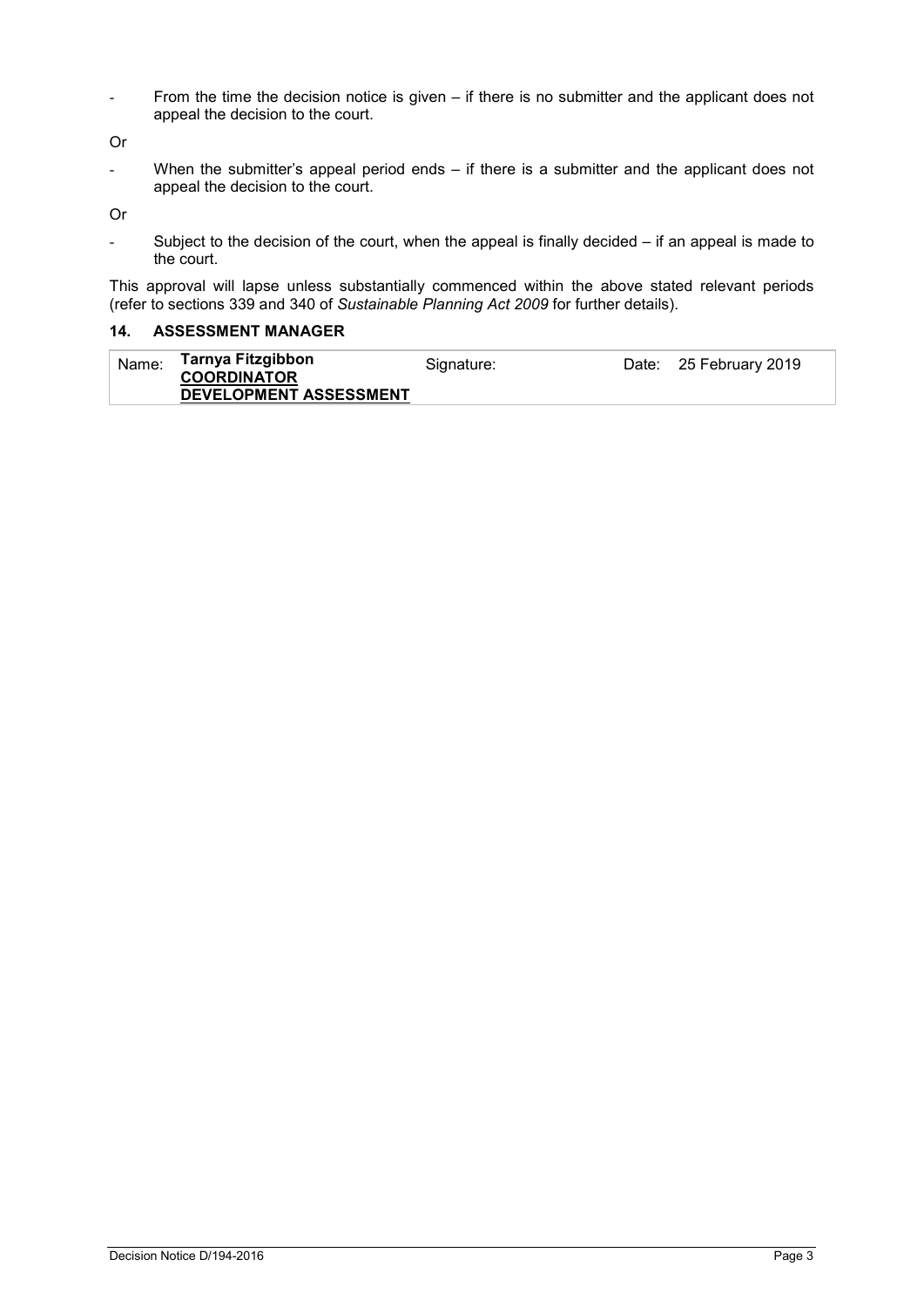

**Rockhampton Regional Council Conditions**

*SUSTAINABLE PLANNING ACT 2009*, *SECTION 335*

#### 1.0 ADMINISTRATION

- 1.1 The Developer and his employee, agent, contractor or invitee is responsible for ensuring compliance with the conditions of this development approval.
- 1.2 Where these Conditions refer to "Council" in relation to requiring Council to approve or to be satisfied as to any matter, or conferring on the Council a function, power or discretion, that role may be fulfilled in whole or in part by a delegate appointed for that purpose by the Council.
- 1.3 All conditions, works, or requirements of this development approval must be undertaken, completed, and be accompanied by a Compliance Certificate for any operational works required by this development approval:
	- 1.3.1 to Council's satisfaction;
	- 1.3.2 at no cost to Council; and
	- 1.3.3 prior to the commencement of the use.

unless otherwise stated.

- 1.4 Infrastructure requirements of this development approval must be contributed to the relevant authorities, where applicable, at no cost to Council, prior to the commencement of the use, unless otherwise stated.
- 1.5 The following further Development Permits must be obtained prior to the commencement of any works associated with their purposes:
	- 1.5.1 Plumbing and Drainage Works; and
	- 1.5.2 Building Works.
- 1.6 All Development Permits for Plumbing and Drainage Works must be obtained prior to the issue of a Development Permit for Building Works.
- 1.7 All works must be designed, constructed and maintained in accordance with the relevant Council policies, guidelines and standards, unless otherwise stated.
- 1.8 All engineering drawings/specifications, design and construction works must be in accordance with the requirements of the relevant *Australian Standards* and must be approved, supervised and certified by a Registered Professional Engineer of **Queensland**

#### 2.0 APPROVED PLANS AND DOCUMENTS

2.1 The approved development must be completed and maintained generally in accordance with the approved plans and documents, except where amended by any condition of this development approval:

| <b>Plan/Document Name</b> | <b>Plan/Document Reference</b> | Dated           |
|---------------------------|--------------------------------|-----------------|
| Site Plan - Stage 1       | SK-002, Revision 7             | 8 December 2016 |
| Site Plan - Stage 2       | SK-003, Revision 7             | 8 December 2016 |
| <b>Floor Plan</b>         | SK-004, Revision 7             | 8 December 2016 |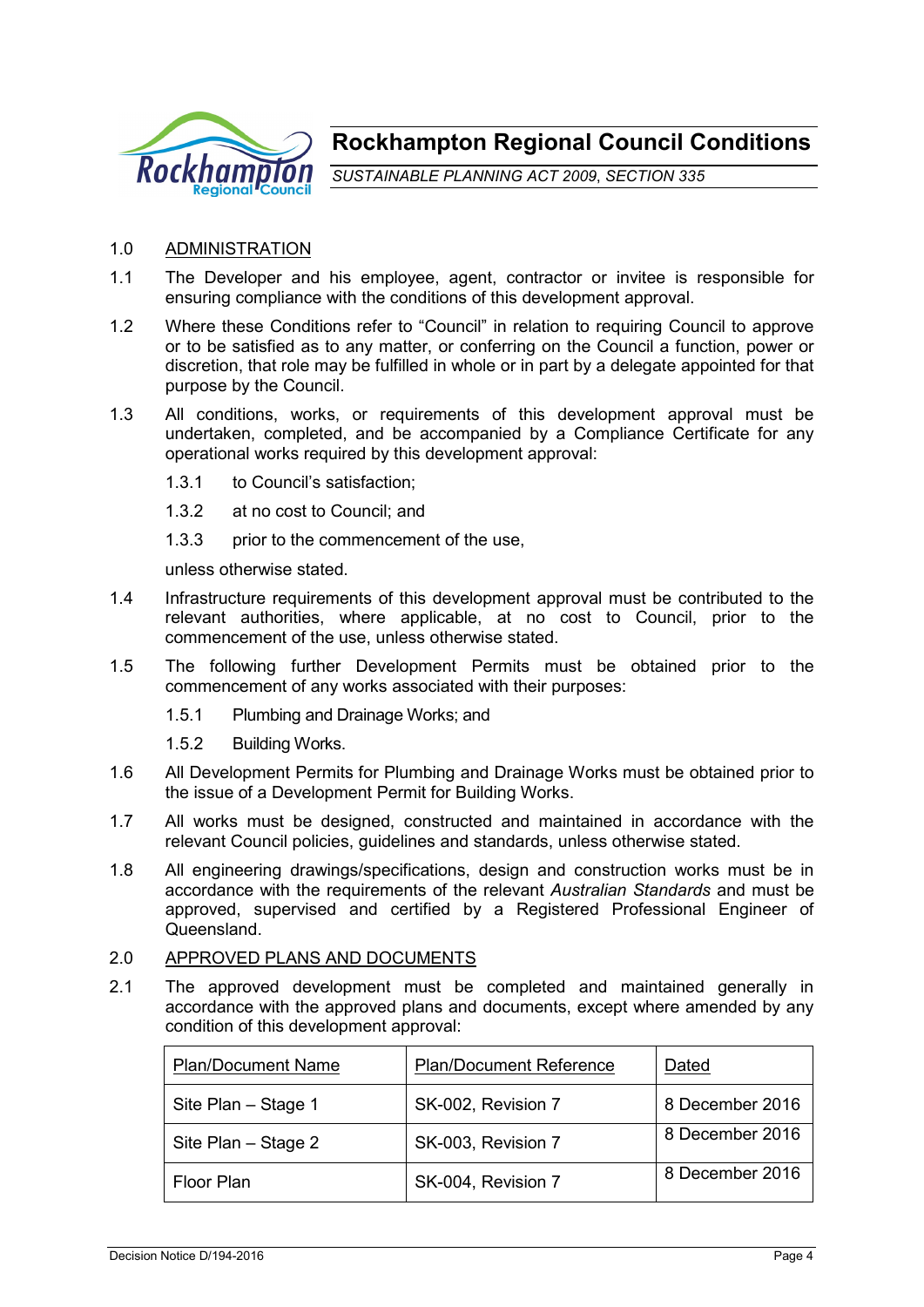| <b>Plan/Document Name</b> | <b>Plan/Document Reference</b> | Dated           |
|---------------------------|--------------------------------|-----------------|
| Mezzanine Level           | SK-005, Revision 7             | 8 December 2016 |
| <b>Elevations</b>         | SK-006, Revision 7             | 8 December 2016 |
| <b>Elevations</b>         | SK-007, Revision 7             | 8 December 2016 |

- 2.2 Where there is any conflict between the conditions of this development approval and the details shown on the approved plans and documents, the conditions of this development approval must prevail.
- 2.3 Where conditions require the above plans or documents to be amended, the revised document(s) must be submitted for approval by Council prior to the submission of an application for a Development Permit for Operational Works.

#### 3.0 STAGED DEVELOPMENT

- 3.1 This development approval is for a development to be undertaken in two (2) discrete stages, namely:
	- 3.1.1 Establishment of the Transport Depot and Warehouse land uses (Stage One); and
	- 3.1.2 Construction of a 965 square metre Gross Floor Area (GFA) warehouse-type building and formalise car parking area (Stage Two).

in accordance with the approved Stage 1 and Stage 2 plans (refer to condition 2.1).

The stages are not required to be undertaken in any chronological order.

## 4.0 ACCESS AND PARKING WORKS

4.1 All access, parking and vehicle manoeuvring areas must be constructed and surface treated in a manner so that there is no significant impact on the amenity of adjoining premises or the surrounding area being caused due to the emission of dust or resulting in sediment laden water.

Note: The access must be sealed to the Council's satisfaction once Somerset Road is upgraded.

- 4.2 The existing access from Somerset Road to the development must be upgraded to accommodate B-Double vehicles in all directions and comply with the requirements of the *Capricorn Municipal Development Guidelines*.
- 4.3 All vehicles must ingress and egress the development in a forward gear.
- 4.4 Adequate sight distances must be provided for all ingress and egress movements at the access driveways in accordance with *Australian Standard AS2890.2 "Parking facilities - Off street commercial vehicle facilities"*.
- 4.5 A minimum of ten (10) parking spaces must be provided on-site.
- 4.6 Universal access parking spaces must be provided on-site in accordance with *Australian Standard AS2890.6 "Parking facilities - Off-street parking for people with disabilities".*
- 4.7 Parking spaces must be line-marked in accordance with the approved Site Plan (refer to condition 2.1) and in accordance with the *Australian Standard AS2890 "Parking facilities"* and the provisions of a Development Permit for Operational Works (access and parking works).
- 4.8 All vehicle operations associated with the development must be directed by suitable directional, informative, regulatory or warning signs in accordance with *Australian Standard AS1742.1 "Manual of uniform traffic control devices"* and *Australian Standard AS2890.1 "Parking facilities – Off-street car parking"*.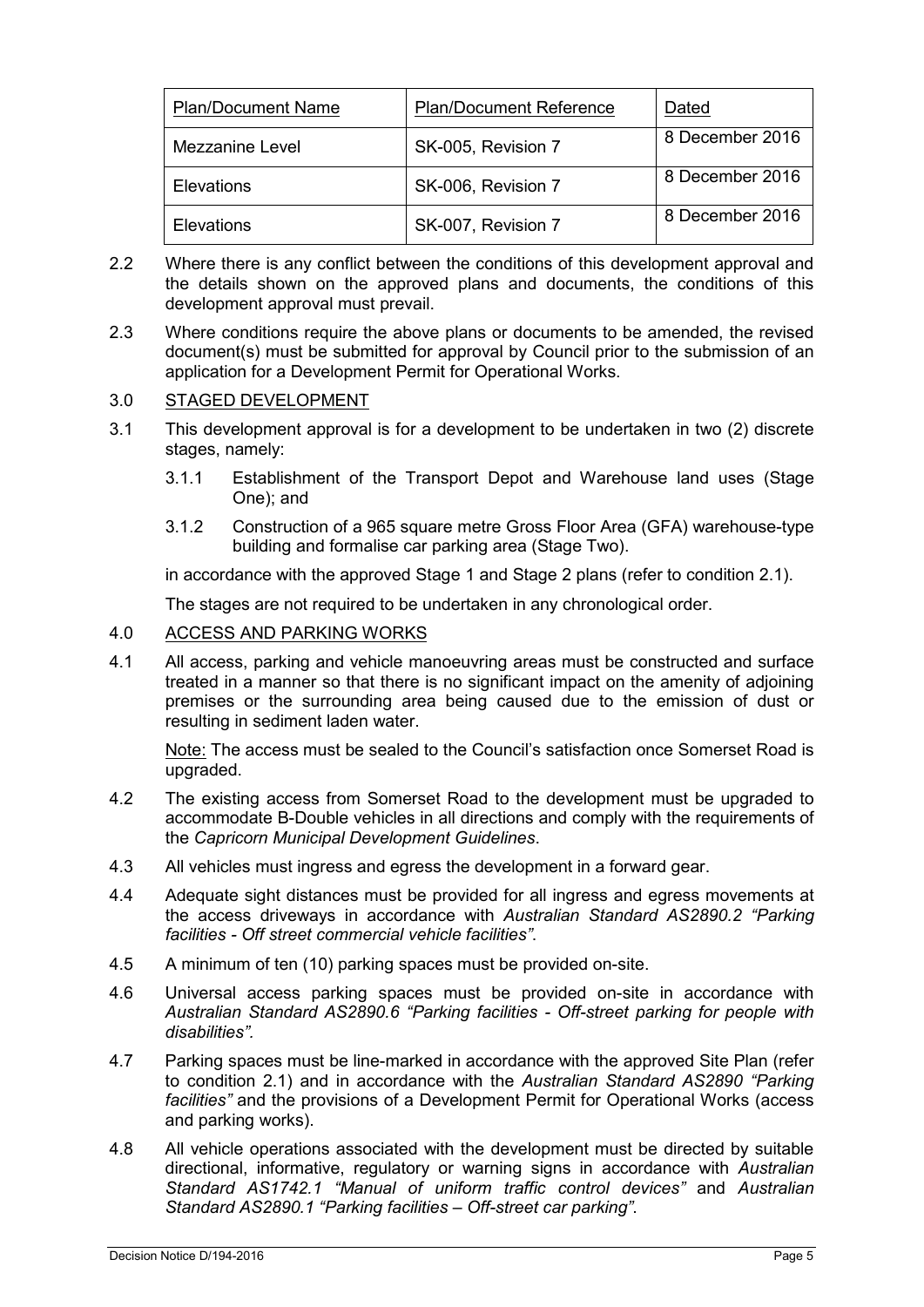#### 5.0 SEWERAGE WORKS

- 5.1 A four (4) metre wide sewerage easement along the full frontage of the front boundary of the subject site must be dedicated to Council for a future gravity sewerage main.
- 6.0 WATER WORKS
- 6.1 All water works must be designed and constructed in accordance with the approved plans (refer to condition 2.1), *Capricorn Municipal Development Guidelines*, *Water Supply (Safety and Reliability) Act 2008*, and *Plumbing and Drainage Act 2002*.
- 6.2 The development must be connected to Council's reticulated water network*.*
- 6.3 The existing water connection point(s) must be retained and upgraded, if necessary, to service the development.
- 6.4 Adequate domestic and fire fighting protection must be provided to the development, and must be certified by a hydraulic engineer or other suitably qualified person.
- 6.5 If required, the development must be provided with a master meter at the development site boundary and sub-meters for each sole occupancy building in accordance with the *Queensland Plumbing and Drainage Code* and Council's Submetering Policy.
- 6.6 Water meter boxes located within trafficable areas must be raised or lowered to suit the finished surface levels and must be provided with heavy duty trafficable lids.
- 7.0 PLUMBING AND DRAINAGE WORKS
- 7.1 A Development Permit for Plumbing and Drainage Works must be obtained for the removal and/or demolition of any existing structure on the development site.
- 7.2 All internal plumbing and drainage works must be designed and constructed in accordance with the approved plans (refer to condition 2.1), *Capricorn Municipal Development Guidelines*, *Water Supply (Safety and Reliability) Act 2008, Plumbing and Drainage Act 2002*, Council's Plumbing and Drainage Policies and the provisions of a Development Permit for Plumbing and Drainage Works.
- 7.3 The development must be connected to Council's reticulated sewerage network once available for connection.
- 7.4 On-site sewerage treatment and disposal must be provided in accordance with the *Queensland Plumbing and Wastewater Code* and Council's Plumbing and Drainage Policies.

Note: The existing on-site sewerage treatment system must be upgraded to cater for demand loading from the ultimate development or a separate on-site treatment system must be provided to cater for additional demand loading from the development.

- 7.5 On-site sewerage treatment system(s) must be disconnected once the development is connected to the reticulated sewerage network.
- 7.6 Structures must not be located within the on-site sewerage treatment and disposal area or conflict with the separation distances, in accordance with the *Queensland Plumbing and Wastewater Code*.
- 7.7 Once the development is connected to the reticulated sewerage network, sewerage trade waste permits must be obtained for the discharge of any non-domestic waste into Council's reticulated sewerage network. Arrestor traps must be provided where commercial or non-domestic waste is proposed to be discharged into the sewer system.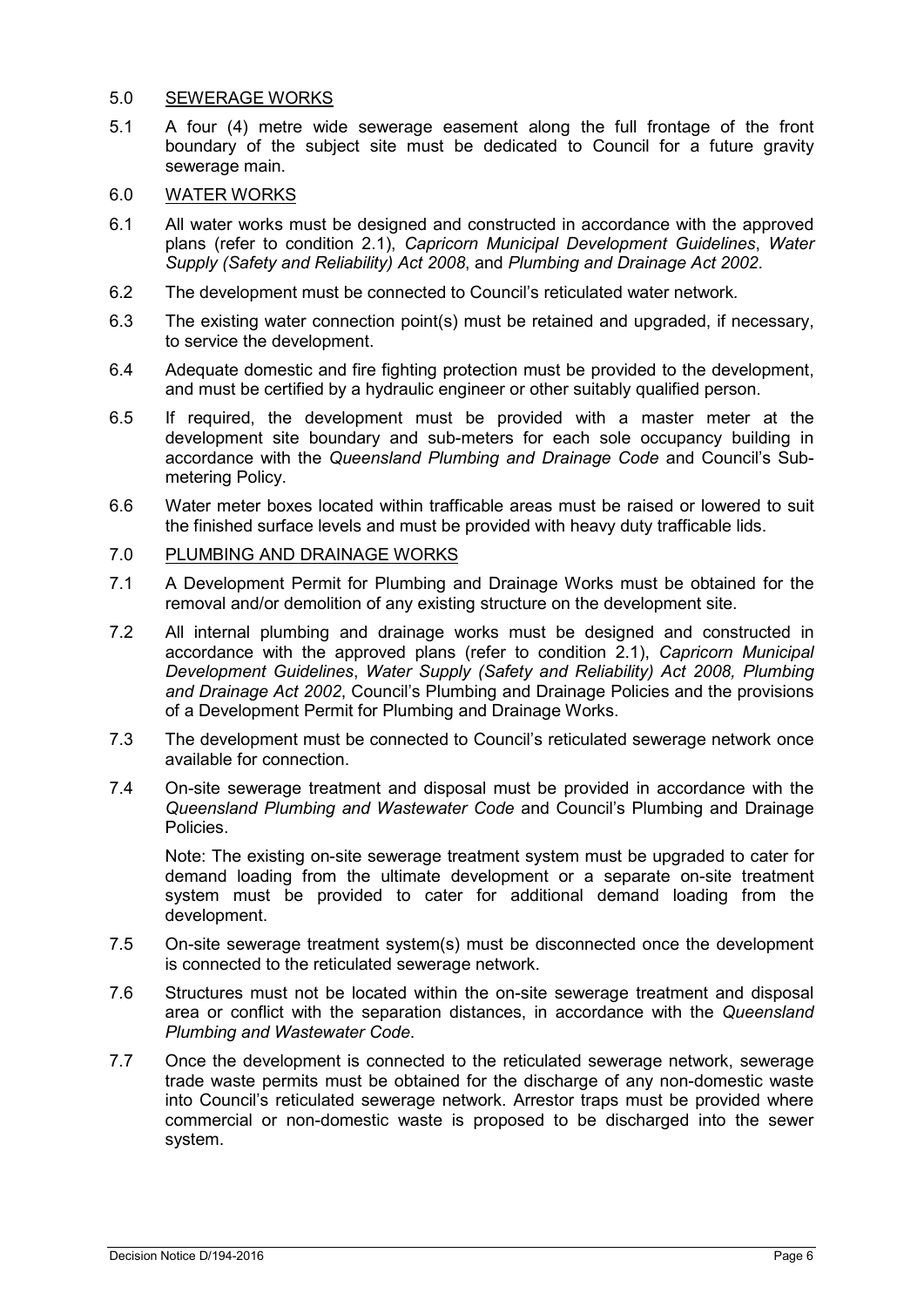## 8.0 STORMWATER WORKS

- 8.1 All stormwater must drain to a demonstrated lawful point of discharge and must not adversely affect surrounding land or infrastructure in comparison to the predevelopment conditions, including but not limited to blocking, altering or diverting existing stormwater runoff patterns or having the potential to cause damage to other infrastructure.
- 8.2 The development must not increase peak stormwater runoff for a selected range of storm events up to and including a one per cent (1%) Annual exceedance probability storm event, for the post-development conditions.
- 8.3 The location of the retention basin/bio basin in the proximity of the proposed four (4) metre wide sewerage easement is to be confirmed by amended plans approved by Council prior to the pre start meeting to commence operational works.
- 8.4 A maintenance plan for the proposed detention basin system must be submitted as part of any application for a Development Permit for Operational Works (stormwater works).

#### 9.0 ROOF AND ALLOTMENT DRAINAGE WORKS

- 9.1 All roof and allotment runoff from the development must be directed to a lawful point of discharge and must not restrict, impair or change the natural flow of runoff water or cause a nuisance to surrounding land or infrastructure.
- 9.2 The development must not increase peak stormwater runoff for a selected range of storm events up to and including a one per cent (1%) Annual exceedance probability storm event, for the post-development conditions.

## 10.0 BUILDING WORKS

- 10.1 A Development Permit for Building Works must be obtained for the development.
- 10.2 Structures must not be located within the on-site sewerage treatment and disposal area or conflict with the separation distances, in accordance with the *Queensland Plumbing and Wastewater Code*.
- 11.0 ELECTRICITY
- 11.1 Underground electricity services must be provided to the development in accordance with the approved Operational Works Plans and the standards and requirements of the relevant service provider.

## 12.0 TELECOMMUNICATIONS

12.1 Underground telecommunications services must be provided to the development in accordance with the approved Operational Works Plans and the standards and requirements of the relevant service provider.

## 13.0 ASSET MANAGEMENT

- 13.1 Any alteration necessary to electricity, telephone, water mains, sewerage mains, and/or public utility installations resulting from the development or in connection with the development, must be undertaken and completed at no cost to Council.
- 13.2 Any damage to existing stormwater, water supply and sewerage infrastructure, kerb and channel, pathway or roadway (including removal of concrete slurry from public land and Council infrastructure), that occurs while any works are being carried out in association with this development approval must be repaired at full cost to the developer. This includes the reinstatement of any existing traffic signs or pavement markings that may have been removed or damaged.
- 13.3 'As Constructed' information pertaining to assets to be handed over to Council and those which may have an impact on Council's existing and future assets must be provided prior to the commencement of the use. This information must be provided in accordance with the *Asset Design and As Constructed Manual (ADAC).*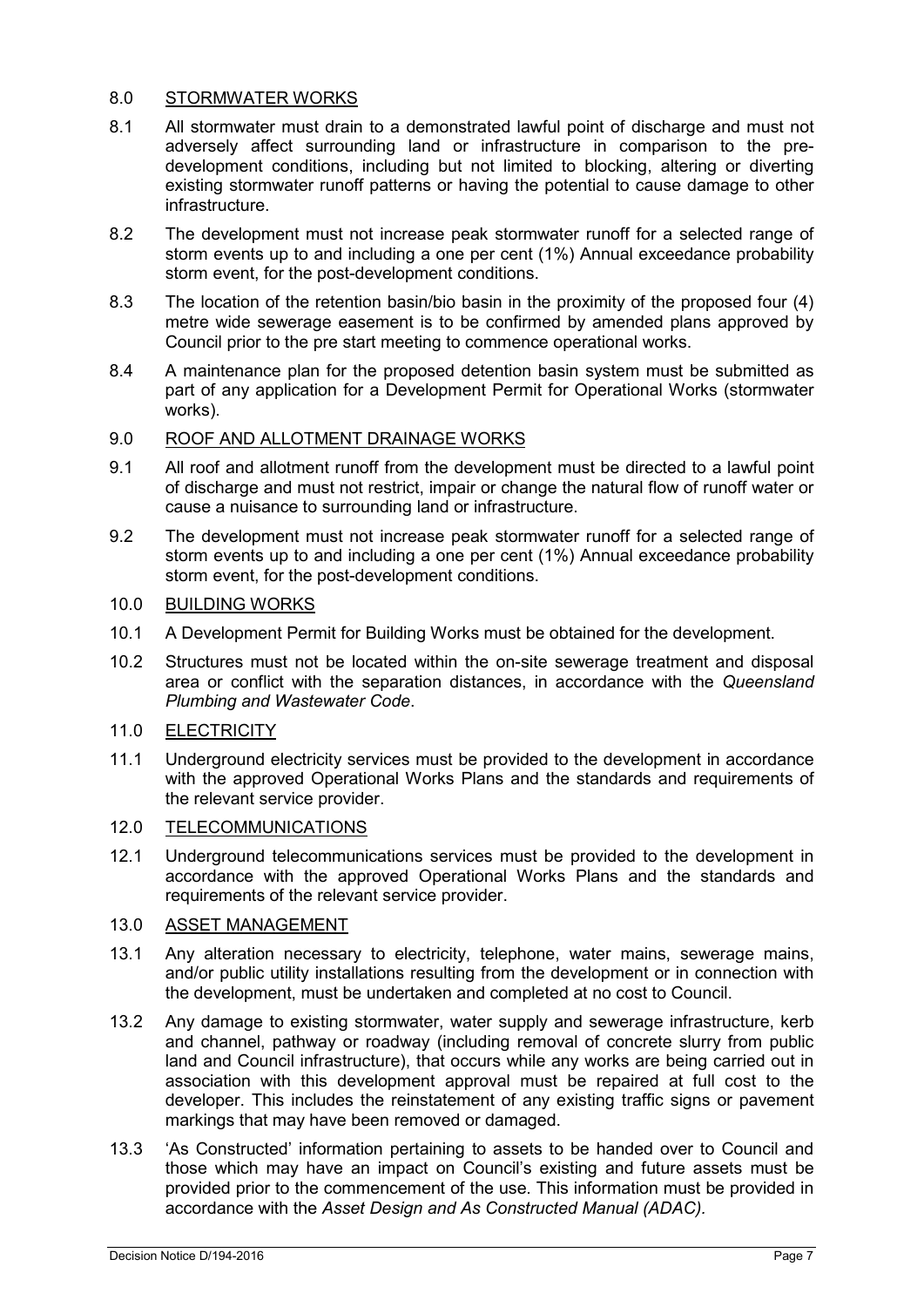#### 14.0 ENVIRONMENTAL HEALTH

- 14.1 Any lighting devices associated with the development, such as sensory lighting, must be positioned on the development site and shielded so as not to cause glare or other nuisance to nearby residents and motorists. Night lighting must be designed, constructed and operated in accordance with *Australian Standard AS4282 "Control of the obtrusive effects of outdoor lighting"*.
- 14.2 Noise emitted from the activity must not cause an environmental nuisance.
- 14.3 When requested by Council, nuisance monitoring must be undertaken and recorded within three (3) months, to investigate any genuine complaint of nuisance caused by noise, light or dust. An analysis of the monitoring data and a report, including nuisance mitigation measures, must be provided to Council within fourteen (14) days of the completion of the investigation.
- 14.4 An incidents register must be kept at the premises and it must record any incidents including but not limited to:
	- 14.4.1 any fire at the premises; and
	- 14.4.2 any release of contaminants not in accordance with the development approval conditions.
- 14.5 Odour and visible contaminants, including but not limited to dust, fume, smoke, aerosols, overspray or particulates, must not be released to the environment in a manner that will or may cause environmental nuisance or harm unless such release is authorised by Council.
- 14.6 Plant and equipment must be maintained in proper working order at all times, in accordance with the manufacturer's directions to ensure the efficiency of the equipment.
- 14.7 Stormwater must be prevented from entering contaminated work areas. Any stormwater which may enter into a contaminated area must not be drained to the stormwater drainage system.
- 14.8 No contaminants are permitted to be released to land or water, including soil, silt, oils, detergents, etcetera. Any wash-down areas used for the maintenance or cleaning of equipment (including vehicles) must be appropriately bunded and drained to the sewer network in accordance with a trade waste permit.
- 14.9 All chemicals and/or environmentally hazardous liquids must be contained within a covered, bunded storage area that has a volume of at least that of the largest container in the bund plus twenty-five percent (25%) of the total storage capacity.
- 14.10 An appropriate spill kit must be kept on-site for neutralising or decontaminating spills. The spill kit must be clearly identifiable, maintained regularly and stored in a central location that is easily accessible to employees. Staff must be adequately trained in the use of these materials. The spill kit may consist of:
	- 14.10.1 a bin with a tight-fitting lid, partially filled with non-combustible absorbent material such as vermiculite;
	- 14.10.2 a broom, shovel, face shield, chemically-resistant boots and gloves; and
	- 14.10.3 waste bags and ties.
- 14.11 Any spillage of environmentally hazardous liquids or other materials must be cleaned up as quickly as practicable. Any spillage of waste and/or contaminants must not be hosed or swept to any stormwater drainage system, roadside gutter or waters.
- 14.12 Regulated waste and any other waste must not be released to the environment, stored, transferred or disposed of in such a manner that it will or may cause environmental harm or nuisance. This includes any waste being burnt or incinerated at the premises.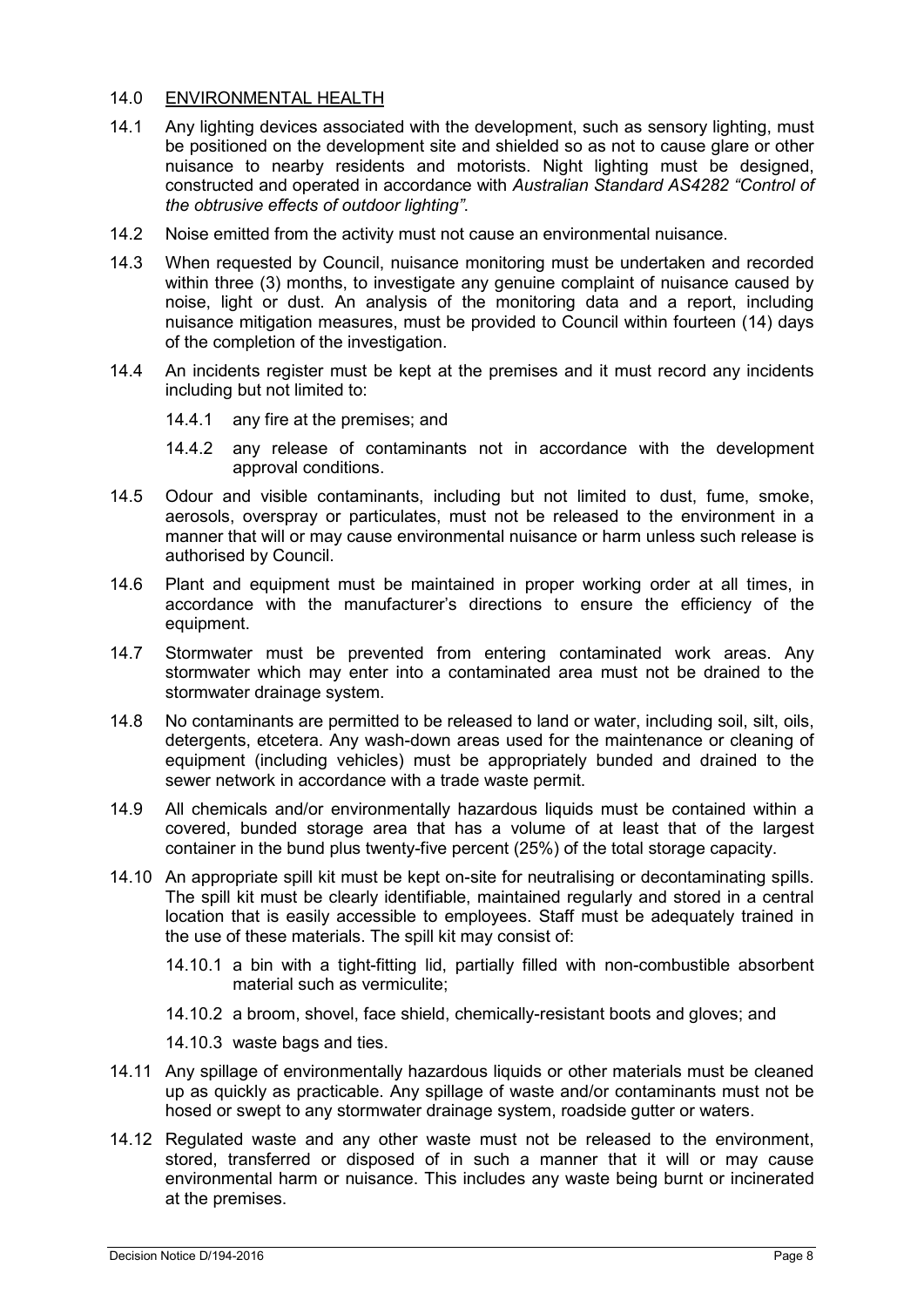- 14.13 All traceable regulated waste must be removed from the premises by a licensed regulated waste transporter.
- 14.14 Where regulated waste is removed from the premises, records must be maintained for a period of five (5) years, and include the following:
	- 14.14.1 the date, quantity and type of waste removed;
	- 14.14.2 a copy of any licensed waste transport vehicle dockets;
	- 14.14.3 the name of the licensed regulated waste removalist and/or disposal operator; and
	- 14.14.4 the intended treatment and/or disposal destination of the waste.

These records must be available for inspection by Council when requested.

14.15 The workshop must have an impervious floor that is adequately bunded and drains to a holding tank or the sewer through an approved oil interceptor/separation system.

#### 15.0 OPERATING PROCEDURES

- 15.1 All construction materials, waste, waste skips, machinery and contractors' vehicles must be located and stored or parked within the development site. Storage of materials or parking of construction machinery or contractors' vehicles must not occur within Somerset Road.
- 15.2 Where un-sealed surface treatments are utilised in access, parking and vehicle manoeuvring areas, contaminants such as oils or chemicals must not be released onto the surface treatment.
- 15.3 All surface treatments must be operated and maintained in a manner so that there is no significant impact on the amenity of adjoining premises or the surrounding area being caused due to the emission of dust or resulting in sediment laden water.

Note: If the amenity impacts cannot be mitigated, the area must be sealed to Council's satisfaction.

- 15.4 All waste storage areas must be:
	- 15.4.1 kept in a clean and tidy condition; and
	- 15.4.2 maintained in accordance with *Environmental Protection Regulation 2008*.

#### ADVISORY NOTES

#### NOTE 1. Aboriginal Cultural Heritage

It is advised that under section 23 of the *Aboriginal Cultural Heritage Act 2003*, a person who carries out an activity must take all reasonable and practicable measures to ensure the activity does not harm Aboriginal cultural heritage (the "cultural heritage duty of care"). Maximum penalties for breaching the duty of care are listed in the Aboriginal cultural heritage legislation. The information on Aboriginal cultural heritage is available on the Department of Aboriginal and Torres Strait Islander and Partnerships website [www.datsip.qld.gov.au.](http://www.datsip.qld.gov.au/)

### NOTE 2. Asbestos Removal

Any demolition and/or removal works involving asbestos materials must be undertaken in accordance with the requirements of the *Work Health and Safety Act 2011* and *Public Health Act 2005*.

#### NOTE 3. General Environmental Duty

General environmental duty under the *Environmental Protection Act 1994* prohibits unlawful environmental nuisance caused by noise, aerosols, particles, dust, ash, fumes, light, odour or smoke beyond the boundaries of the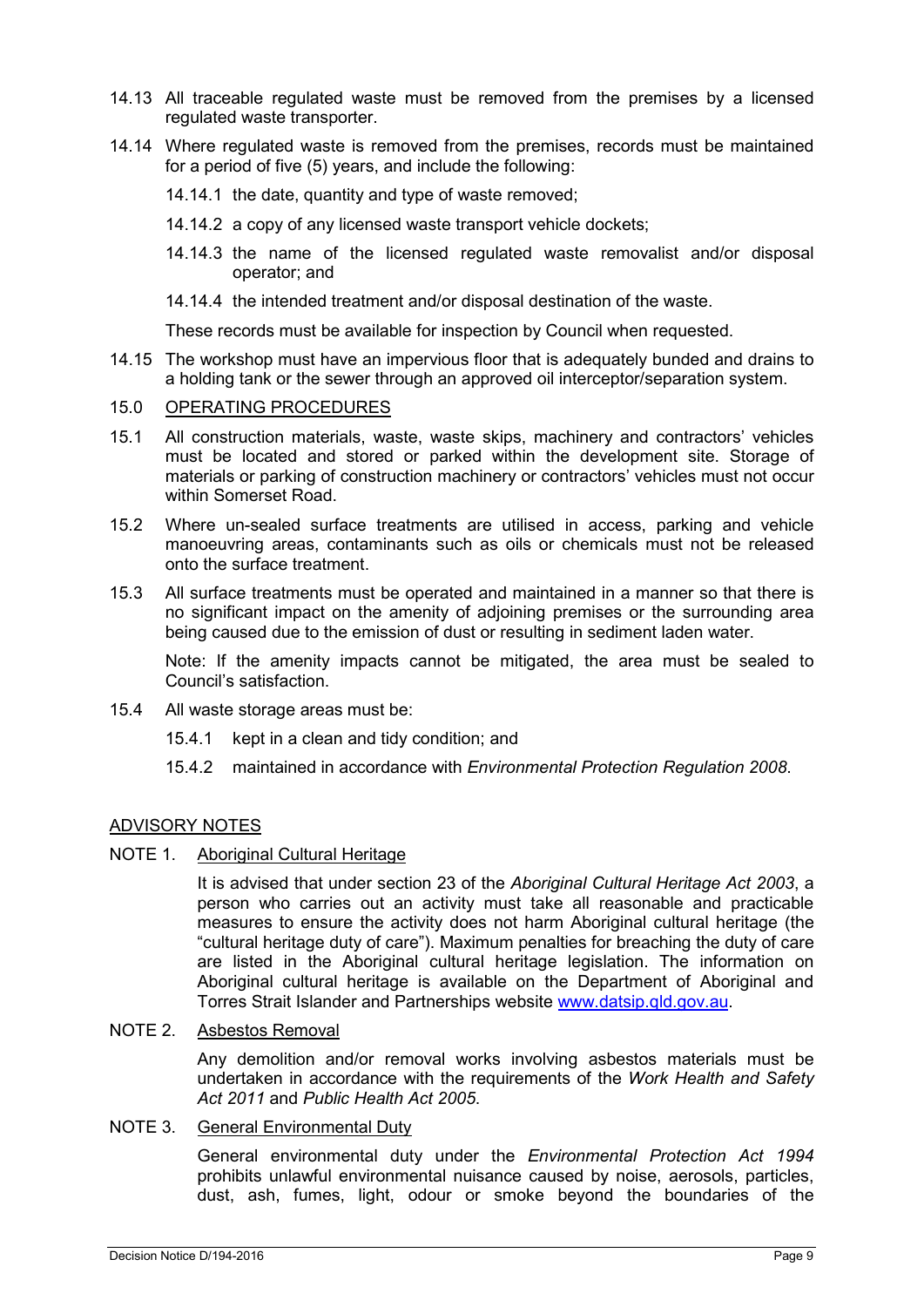development site during all stages of the development including earthworks, construction and operation.

NOTE 4. General Safety Of Public During Construction

The *Work Health and Safety Act 2011* and *Manual of Uniform Traffic Control Devices* must be complied with in carrying out any construction works, and to ensure safe traffic control and safe public access in respect of works being constructed on a road.

NOTE 5. Infrastructure Charges Notice

This application is subject to infrastructure charges in accordance with Council policies. The charges are presented on an Infrastructure Charges Notice.

## **OPERATIONAL WORKS CONDITIONS**

#### 16.0 ADMINISTRATION

16.1 The approved use and development must be completed and maintained generally in accordance with the approved drawings and documents, except where amended by the conditions of this Decision Notice.

| Plan/Document<br><b>Name</b>                 | Prepared<br><u>bv</u> | Date             | Reference<br>No.         | <b>Version</b><br>/Issue |
|----------------------------------------------|-----------------------|------------------|--------------------------|--------------------------|
| <b>Cover Sheet</b>                           | Knobel<br>Consulting  | 13 December 2016 | 000                      | A                        |
| <b>Bulk Earthworks</b><br>Plan               | Knobel<br>Consulting  | 13 December 2016 | <b>BE001</b>             | A                        |
| <b>Bulk Earthworks</b><br><b>Sections</b>    | Knobel<br>Consulting  | 13 December 2016 | <b>BE002</b>             | A                        |
| Pre-Development<br>Stormwater<br>Catchment   | Knobel<br>Consulting  | 13 December 2016 | C001                     | A                        |
| Post-Development<br>Stormwater<br>Catchment  | Knobel<br>Consulting  | 13 December 2016 | C002                     | A                        |
| Erosion & Sediment<br><b>Control Plan</b>    | Knobel<br>Consulting  | 13 December 2016 | <b>SE001</b>             | A                        |
| Erosion & Sediment<br><b>Control Details</b> | Knobel<br>Consulting  | 13 December 2016 | <b>SE002</b>             | A                        |
| Stormwater<br>Management Plan                | Knobel<br>Consulting  | 14 December 2016 | K2696-0004/A<br>10 pages |                          |

- 16.2 A set of the above approved plans are returned to you as the Applicant. The Applicant is to supply one (1) approved set to the contractor to be retained on site at all times during construction.
- 16.3 Where there is any conflict between the conditions of the Decision Notice and the details shown on the approved plans and documents, the conditions of this Decision Notice must prevail.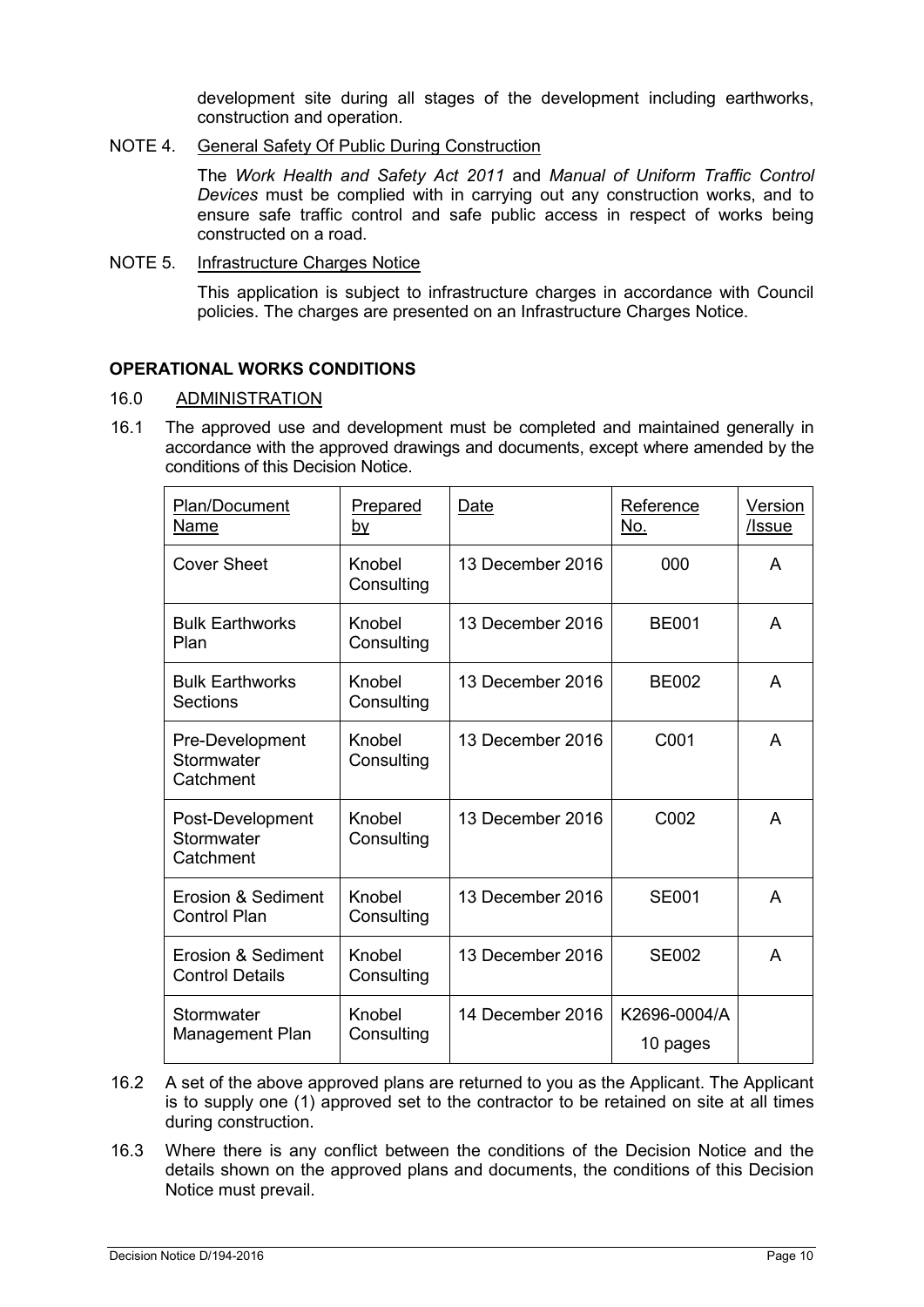- 16.4 Where the conditions required the above plans or documents to be amended, the revised document(s) must be approved by Council, prior to any pre-start meeting for the works on the site.
- 16.5 If after the issue of this Decision Notice, any errors, omissions or insufficient details are noted on the approved plans, such deficiencies must be corrected prior to construction, or if noted during construction, approval obtained from Council's Engineer to correct any error or omission, Council reserves the right to withhold approval of construction until such remedies are complete.
- 16.6 A Pre-Start meeting must be held, prior to the commencement of any work or construction, between any or all of the Site Superintendent / Consulting Engineer / Principal Contractor and Council in accordance with *CMDG Section CP1.08 – Notice to Commence Works* and *CP1.09 – Prestart Meeting.*

Note: Prestart Meetings are conducted with a minimum of five (5) business days' notice being given to Council.

The following information must be presented prior or at the meeting:

- 16.6.1 A copy of the Contractor's Public Liability Insurance Policy for a minimum of twenty (20) million dollars indemnifying Council against all claims resulting from the construction works of this Development;
- 16.6.2 Evidence of payment of QLeave (when applicable);
- 16.6.3 A Traffic Guidance Scheme for the works authorised by this development permit, with site access clearly identified.
- 16.6.4 Knobel Consulting Plans SW001 Rev A and SW002 Rev A dated 13.12.16 are to be annotated/amended to clearly indicate that the bio-retention basin is to be constructed a minimum of four (4) metres from the Somerset Road boundary. Fill material forming the bund wall can be sited in the area between the bio-retention basin wall and the Somerset Road boundary.
- 16.6.5 Knobel Consulting Plan R001 Rev A dated 13.12.16 is to be amended to indicate that the existing access from Somerset Road is to be upgraded to accommodate B-Double vehicles turning from both directions to comply with the requirements of the CMDG. The applicant is to liaise with Council's Civil Ops Designers/Engineers to achieve a satisfactory outcome.
- 16.6.6 The above amended plans (1.6.4 and 1.6.5) are to be submitted and approved by Council prior to the pre-start meeting taking place.
- 16.6.7 Other items as listed in *CMDG Section CP1.09* may be required for the Pre-Start meeting.

Note: Refer to Notes for other requirements and information that may be required (Council Engineer to confirm) at the Pre-Start meeting.

- 16.7 Under Part 1 Clause 1.9 of the *Manual of Uniform Traffic Control Devices Queensland, and AS 1742.3-2009,* Council delegates the Principal Contractor the responsibility for the placing of all regulatory signs, as outlined in the above documents.
- 16.8 All civil/engineering works must be supervised and inspected by a *RPEQ* who is experienced in all aspects of civil construction. All works must comply with the *CMDG* and / or other relevant standards and policies as conditioned in the Decision Notice.
- 16.9 Council reserves the right for uninterrupted access to the site at all times.
- 16.10 All Construction works and other associated activities are permitted only between 0630 hours and 1800 hours Monday to Saturday. No work is permitted on Sundays or public holidays. All requirements of the *Environmental Protection Act* and *Environmental Protection Regulations* must be observed at all times.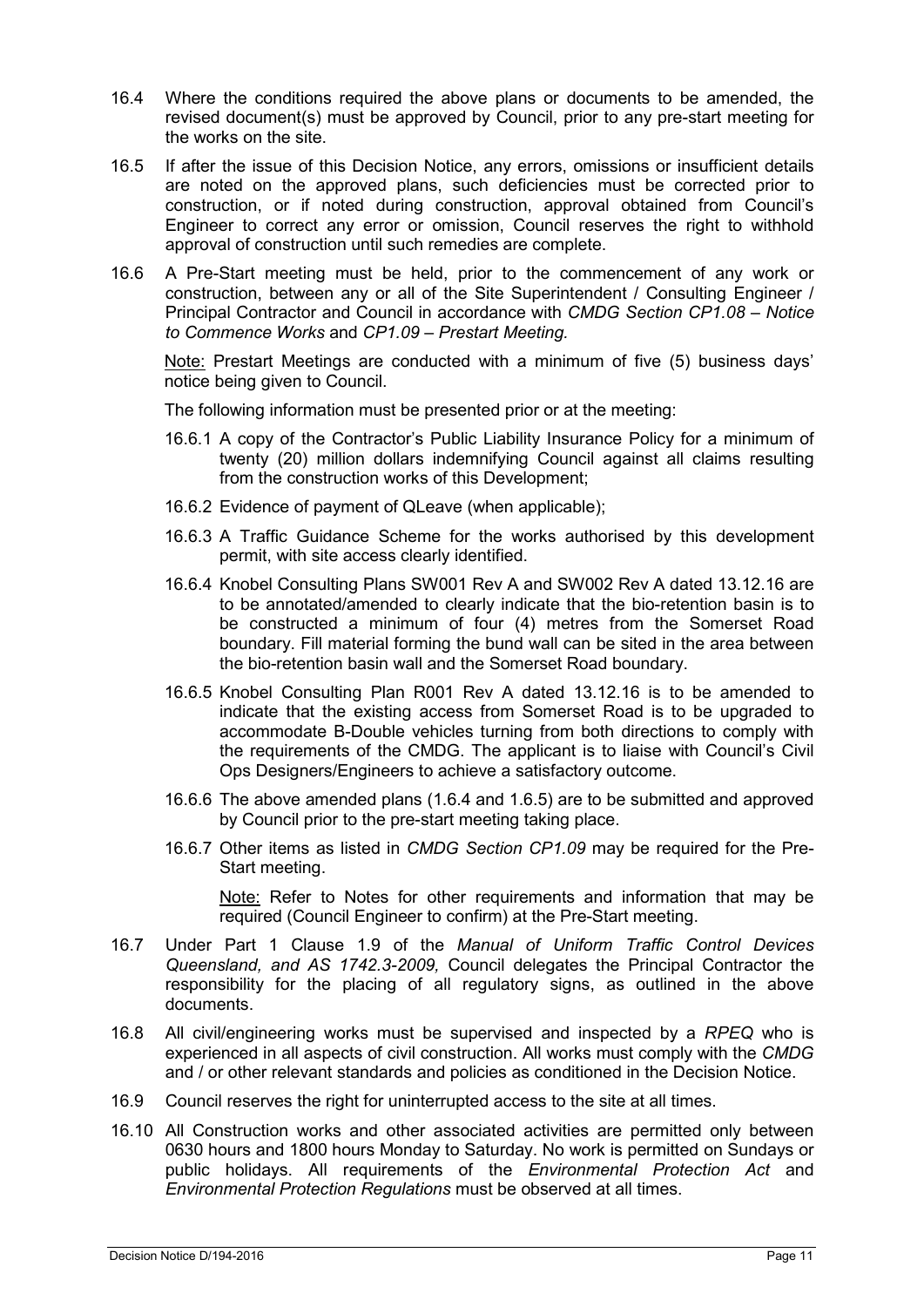- 16.11 Any proposed works within the vicinity (or zone of influence) of existing Council infrastructure / public utilities will not adversely affect the integrity of the infrastructure. Any restoration works required on existing Council infrastructure as a result of proposed works will be at the developer's expense.
- 16.12 The developer/contractor must be present for the final inspection at the completion of works, to be undertaken prior to the use commencing or the endorsement of the Survey Plan.
- 16.13 Any proposed changes to the approved stamped plans during the works will be generally considered minor amendments and require Council's approval. The stamped amended plans and a covering letter will be forwarded to the applicant *(CMDG – CP1.11)*.

## 17.0 CONSTRUCTION SECURITY BOND

- 17.1 Prior to any construction works commencing the developer/contractor is to lodge a security bond of \$10,000.00 as agreed pursuant to *Section 67 Planning Act 2016.* The bond will be returned when the Council accepts the works as "On Defects" or are completed in accordance with the conditions of the approval. The bond is required for any non-compliance with the conditions of the approval that may include, but not limited to:-
	- 17.1.1 Protection of on-street works from damage by contractors, sub-contractors and suppliers.
	- 17.1.2 Repairs to on-street works resulting from damage caused by contractors, subcontractors and suppliers.
	- 17.1.3 Protection and repair of existing Council services (i.e. sewerage connections, water connections etc).
	- 17.1.4 Inadequate Erosion Control and Stormwater Management during construction.
	- 17.1.5 Inadequate provision for traffic control.
	- 17.1.6 Urgent action required by Council to resolve unsafe construction or emergency repairs required to protect persons and/or property from consequential damages.
	- 17.1.7 Provision of 'As Constructed' data.

#### 18.0 DEFECTS LIABILITY BOND

- 18.1 A refundable Defects Liability Bond in accordance with the *CMDG Construction Procedures CP1.19*, must be paid to Council prior to the acceptance of the works 'On Defects'. A schedule of actual construction costs (infrastructure only to be contributed to Council) must be submitted prior to Council's acceptance of the bond. The minimum Defects Bond accepted is one (1) thousand dollars (\$1,000.00).
- 18.2 Unless otherwise specified, the minimum Defects Maintenance Period is twelve (12) months.

## 19.0 INSPECTION REQUIREMENTS

- 19.1 Joint inspections with any of the Site Superintendent / Consulting Engineer / Contractor and Rockhampton Regional Council Works Inspector / Engineer are required. A minimum of twenty four (24) hours' notice is required. All works must comply with the inspection and test plan as defined by the *CMDG*.
- 19.2 Council's minimum inspection programme is as follows, however this does not preclude the requirement for further inspections if deemed appropriate by Council Engineers.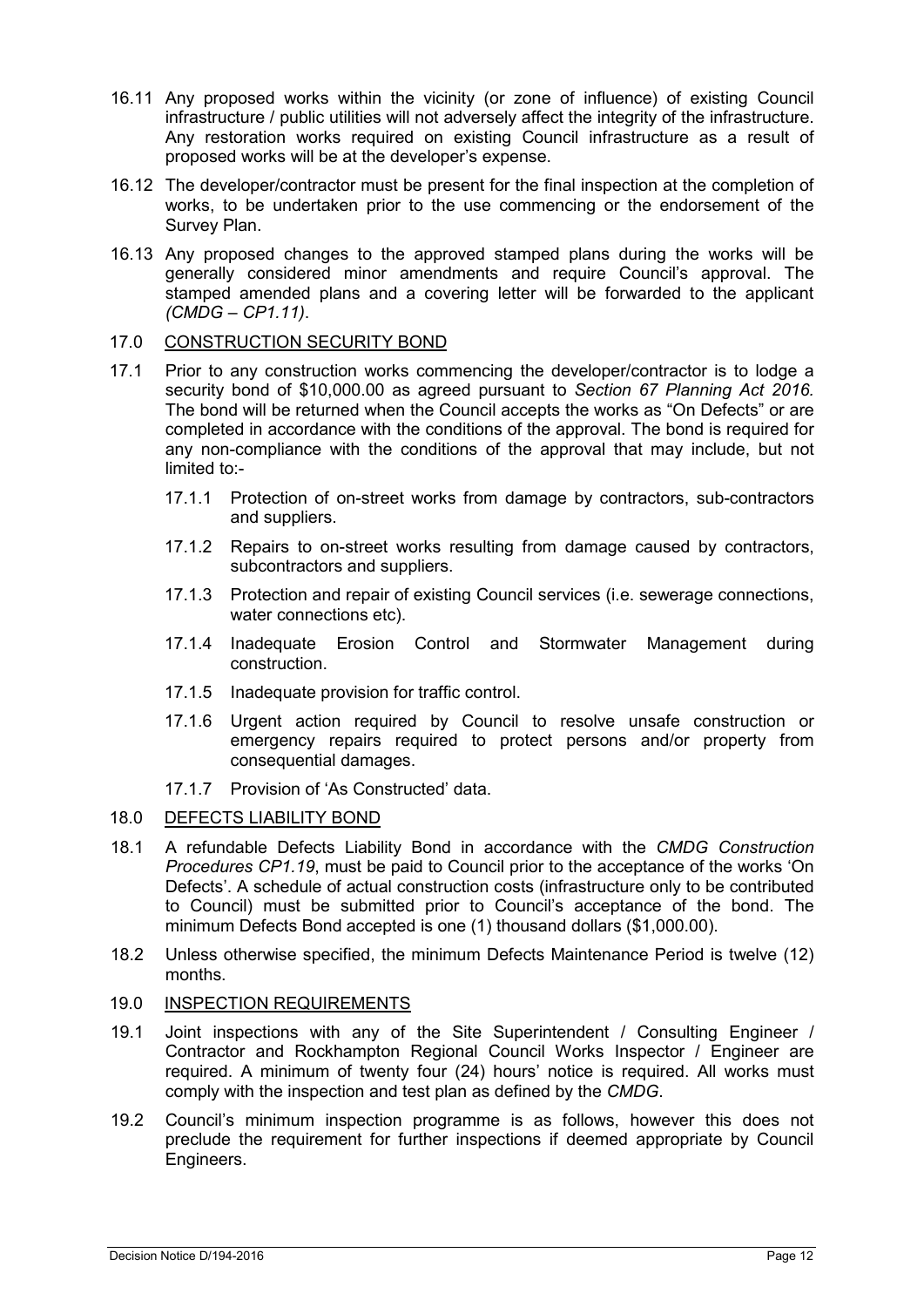| <b>Site Works</b>               |                            |                 |                           |  |  |  |
|---------------------------------|----------------------------|-----------------|---------------------------|--|--|--|
| 19.2.1                          | earthworks                 | C213/visual     | pre-start/completion      |  |  |  |
| 19.2.2                          | topsoil                    | C273/visual     | completion of works       |  |  |  |
| Roads                           |                            |                 |                           |  |  |  |
| 19.2.3                          | subgrade                   | C242/proof-roll | completion of trim        |  |  |  |
| 19.2.4                          | sub-base                   | C242/proof-roll | completion of trim        |  |  |  |
| 19.2.5                          | base                       | C242/proof-roll | completion of trim        |  |  |  |
| 19.2.6                          | asphalt                    | C245/visual     | preprime spray            |  |  |  |
| <b>Concrete Works</b>           |                            |                 |                           |  |  |  |
| 19.2.7                          | concrete                   | C271/visual     | pre pour / surface finish |  |  |  |
| Stormwater                      |                            |                 |                           |  |  |  |
| 19.2.8                          | pipes                      | C220/visual     | prior to backfill         |  |  |  |
| 19.2.9                          | ret/det structures         | visual          | progress/completion       |  |  |  |
|                                 | <b>Overland Flow Paths</b> |                 |                           |  |  |  |
| 19.2.10                         | channels, easement         | visual          | progress/completion       |  |  |  |
| Defects / Maintenance Liability |                            |                 |                           |  |  |  |
| 19.2.11                         | on / off defects           | visual          | completion of works       |  |  |  |

Note: This does not preclude the requirement for further inspections if deemed appropriate by Council Engineers.

#### 20.0 ROAD WORKS

- 20.1 The jointing of the existing pavement and seal to the new access pavement and seal shall be either staggered or overlapped into existing pavement by a minimum of three hundred (300mm) millimetres OR stagger bevel the existing material and place new pavement material as per CMDG specifications to avoid slippage and/or shearing.
- 20.2 All disturbed grassed areas will be reinstated with topsoil and grass seed, and maintained until a ninety (90%) percent strike rate is achieved. – sowing rates to be confirmed at pre-start meeting.

## 21.0 ACCESS

- 21.1 The new commercial vehicle access will be designed and constructed to comply with the *Capricorn Municipal Development Guidelines.*
- 21.2 The driveway access will be benched into Somerset Road pavement.
- 21.3 Existing access culvert headwalls will be replaced with sloped trafficable headwalls.

#### 22.0 STORMWATER

22.1 All stormwater management systems must be designed and constructed to comply with the relevant requirements of *QUDM, CMDG and the SPP*.

#### 23.0 DETENTION BASINS / STORMWATER CHANNELS

- 23.1 Bio Retention Basins:
	- 23.1.1 The basin/s are to be fully constructed including the planting of the final type of vegetation, and the surface of the filter media is to be protected from high flows and sediment loads. The design elements will include: earthworks and profiling, impermeable liner (where applicable), hydraulic inlet and outlet structures, maintenance access (if applicable), sub-soil drainage and filter media layers, and protective layers (such as geo-fabric and turf*)(SPP, WbD).*
- 23.2 The design, construction and maintenance of the bio-retention basin is to comply with any relevant and related requirements of *QUDM, CMDG. and the SPP*.
- 23.3 Provide a bio retention basin maintenance schedule (including requirements/responsibilities), based on a design criteria, that ensures the future functioning of the system will be sustainable*.(SPP)*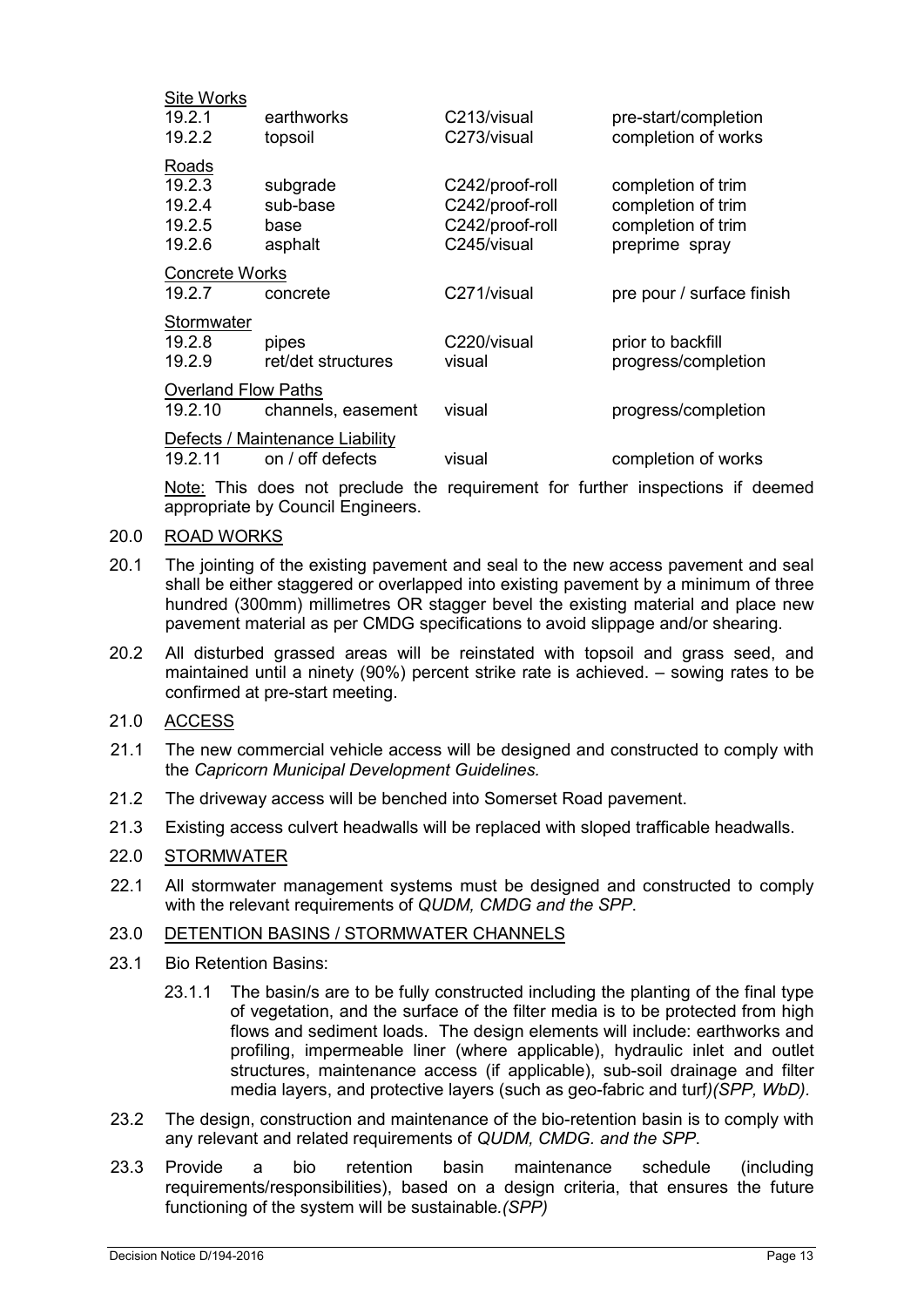## 24.0 EROSION AND SEDIMENTATION CONTROL

- 24.1 The developer/contractor will ensure that erosion and sedimentation controls are implemented, monitored, and maintained at all times in accordance with the *CMDG*, until all approved construction on the site has been completed. If the development is staged all erosion sediment controls are to be monitored and maintained until the completion of the development.
- 24.2 All stormwater runoff from the site during and after the site works is completed, is to comply with the *SPP.* Appendix 2, construction phase, to avoid or minimise adverse impacts on stormwater quality.
- 24.3 The developer/contractor will ensure that during construction all sedimentation controls and swale drains are maintained to ensure compliance with the *CMDG and SPP Appendix 2*, construction phase, to avoid or minimise adverse impacts on stormwater quality.
- 24.4 The developer/contractor will check erosion and sediment control measures at the start and end of each day of construction adjacent to any disturbed surfaces.

## 25.0 SITEWORKS

- 25.1 Site works must be constructed such that they do not, at any time, in any way restrict, impair or change the natural flow of runoff water, or cause a nuisance or worsening to adjoining properties or infrastructure.
- 25.2 All earthworks must be undertaken in accordance with *AS3798 "Guidelines on Earthworks for Commercial and Residential Developments"*.
- 25.3 A water truck is required onsite at all times to suppress dust while earthworks are being undertaken.
- 25.4 A traffic management plan is to be submitted to Council for approval five (5) days prior to the pre-start meeting.
- 25.5 The developer/contractor will ensure all construction related vehicles do not at any time restrict property access within Somerset Road.
- 25.6 The developer/contractor will ensure all earth moving equipment is parked and stored at all times within the site.
- 25.7 The developer/contractor will ensure/maintain that roads used for movement of construction materials remain clear of mud and debris at all times.
- 25.8 The developer/contractor will ensure/maintain that the Somerset Road site frontage including kerb, channels and roads, remain clear of debris, mud and building materials at all times.
- 25.9 All construction and/or road making materials, site huts, containers etc, will be stored and stockpiled within the boundaries of the site to CMDG specifications.

## 26.0 RETAINING STRUCTURES

- 26.1 All retaining walls and their associated footings must be sited within the proposed lot and/or site boundaries.
- 26.2 All retaining structures over one (1) metre high must incorporate an approved subsoil drainage systems discharging to a legal point of discharge. The design and construction must be certified by an *RPEQ*.

#### 27.0 VEGETATION MANAGEMENT

27.1 Prior to commencement of any works, trees marked for removal must be mulched and all mulch stockpiled on site or removed from site and stored at an approved location. All the vegetative material including shrubs, weeds, grass etc. must be removed from site and deposited at an approved location such as the Council Landfill. Burning off is not permitted.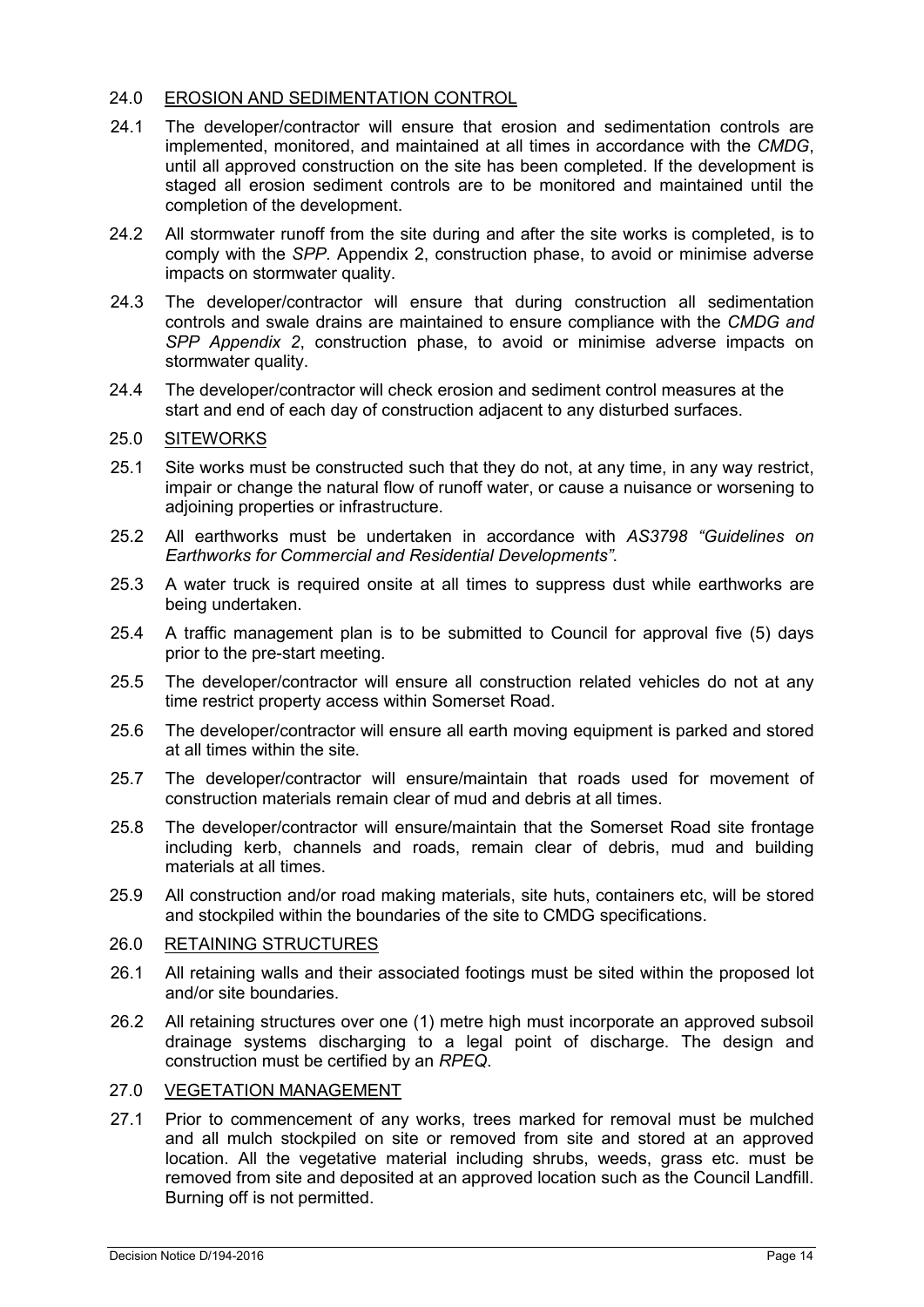- 27.2 All vegetation which cannot be mulched on site for use on this development or an approved place of use, must be disposed of at a suitable place of disposal. Burning is not permitted.
- 28.0 UTILITY SERVICES
- 28.1 All works with three (3) metres of a gas main require a spotter.
- 28.2 All service locations must be confirmed by "pot holing."
- 29.0 WORKS "ON DEFECTS" ACCEPTANCE PROCEDURE
- 29.1 The "On Defects Works Acceptance " inspection requires attendance by:

29.1.1 the Consulting Engineer of the project;

29.1.2 the Contractor; and

29.1.3 the Council's nominated representative.

- 29.2 It is the responsibility of the Contractor and the Consulting Engineer to ensure the necessary requirements of the works are to an acceptable standard (as defined in approved design and construction documentation prior to the conduct of an "Works Acceptance" inspection.
- 29.3 With respect to the Erosion Control and Stormwater Management Measures, the Contractor's Erosion Control and Stormwater Management Strategy is to include the Maintenance period and shall include the following:
	- 29.3.1 Plan to monitor the erosion prevention and sediment control measures following rainfall;
	- 29.3.2 Follow-up repair work where necessary;
	- 29.3.3 Removal of temporary structures such as sediment traps when vegetation has re-established to an acceptable level;
	- 29.3.4 Mulch and replant areas where revegetation has not been successful.
- 29.4 The general requirements to be met prior to Council's" On Defects" inspection of the works are as follows:<br>29.4.1 the site
	- the site is clean, tidy (including mowing of grass to ensure that infrastructure can be located), free of rubbish, rocks, sticks, unauthorised stockpiles, etc;
	- 29.4.2 allotment earthworks and site grading to be free draining and in accordance with the approved design;
	- 29.4.3 relevant Erosion Control and Stormwater measure are in place;
	- 29.4.4 integrity of environmentally significant areas is maintained;
	- 29.4.5 Defects Liability Bond lodged.
- 29.5 The Consulting Engineer is responsible for confirming that the approved works have been completed and the above listed items are in accordance with the approved drawings, Council's technical specifications and accepted engineering and landscaping practice prior to requesting a "On Defects" inspection. Failure to do so may result in cancellation of the inspection and/or the incurring of a reinspection fee.
- 29.6 Further to the above, and prior to the "On Defects" inspection, the Consulting Engineer shall be responsible for the completion of the "Works Acceptance" Inspection Checklist as appropriate to the works being constructed. http://www.cmdg.com.au/Guidelines/Constuction%20&%20Approval%20Procedures/ Construction%20Procedures/Works%20acceptance%20inspection%20checklist.DOC
- 29.7 The completed checklist shall be presented to the relevant Council Officer at the "On Defects" inspection. Council Officer will not undertake a detailed check of all items raised in the checklist, but will examine some aspects of the works on an audit basis.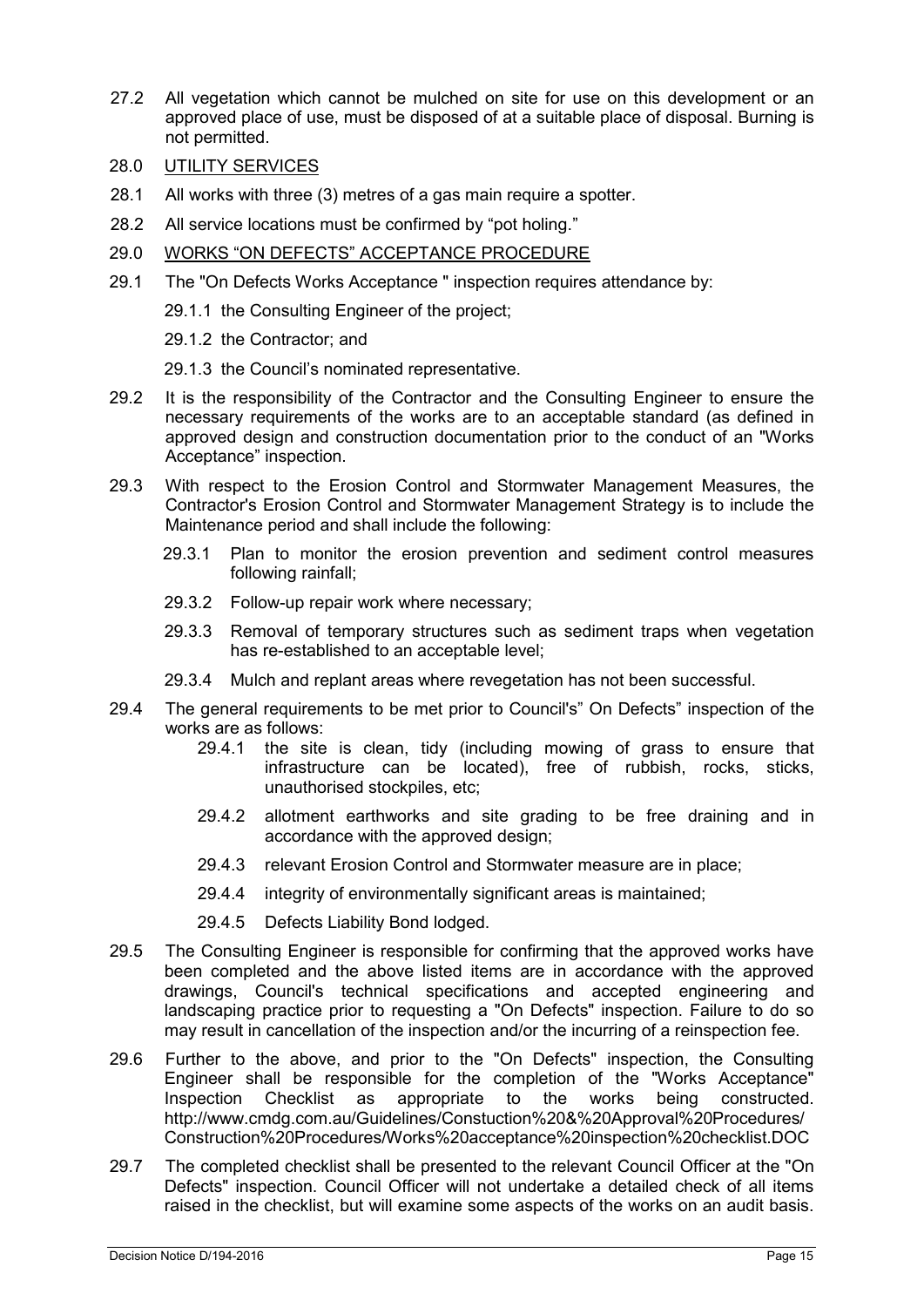The original of the completed checklist shall be retained with the records for the project upon completion of the works.

- 30.0 AS CONSTRUCTED REQUIREMENTS
- 30.1 Digital "As Constructed" plans in the prescribed digital formats must be submitted to Council and approved prior to the works being accepted for the "On Defects/Liability Period". The "As Constructed" data will only be approved after the final site inspection<br>has been passed by Council. Refer to Council's website has been passed by Council. Refer to Council's website [http://www.rockhamptonregion.qld.gov.au/PlanningBuilding/Development-](http://www.rockhamptonregion.qld.gov.au/PlanningBuilding/Development-Applications/Lodging-a-Development-Application/As-Constructed-Submissions)[Applications/Lodging-a-Development-Application/As-Constructed-Submissions](http://www.rockhamptonregion.qld.gov.au/PlanningBuilding/Development-Applications/Lodging-a-Development-Application/As-Constructed-Submissions) as to how to submit the data and then email to [enquiries@rrc.qld.gov.au](mailto:enquiries@rrc.qld.gov.au) with a cover note detailing the Development Application No., legal description of the land, address, estate/subdivision name and stage, consultants name and contact details.
- 30.2 Any works that involve the alteration of ground surface levels (cut/fill) require spot heights and any digital elevation models and/or line work in digital AutoCAD format over the affected lots/site (refer As Constructed Data Guidelines – 5.6).

## Compliance/Certifications *(CMDG – CP1.21)*

- 30.3 Council requires that the "As Constructed" documentation be supported by appropriate certifications in accordance with the following requirements.
	- 30.3.1 All surface "As Constructed" infrastructure (i.e. sewer manholes, kerb etc) must be surveyed in relation to property boundary's by a Licensed Surveyor upon completion of the project. Other "As Constructed" infrastructure which is constructed before the completion of the project (i.e. sewer jump ups, water reticulation bends etc) can be surveyed by the contractor. The certification must note that the "As Constructed" survey data represents the true and accurate location of the relevant construction element presented in the data, relative to all appropriate survey datum's (i.e. the exact location in space of each construction element/entity). An RPEQ's certification must accompany the "As Constructed" submission to Council. The RPEQ's certification may qualify where information has been supplied by a contractor for covered up works (eg sewer jump up locations).
	- 30.3.2 Council accepts the submission of "As Constructed" information for the location of House Connection Branches documented by the Contractor during the construction phase. This enables the Contractor to expedite the backfilling of these fixtures and will minimise "open excavations" awaiting final survey. This information shall be documented on the "As Constructed" Sewerage Plan and shall reference the Contractor's field notes used to document the "As Constructed" information.
	- 30.3.3 All "As Constructed" works must also be certified by the Consulting Engineer responsible for design of the works. The certification must note that the design intent and function of the proposed works have not been compromised by the constructed works. To this extent, the Consulting Engineer will be responsible for checking the "As Constructed" details so that the tolerances for construction are within specified limits.
	- 30.3.4 It is recognised that in some circumstances, the tolerances for construction are exceeded. In these instances, the Engineer will be responsible for performing confirmation design calculations to ensure that the original design intent and function are not compromised.
	- 30.3.5 Further, should the "As Constructed" details indicate a change to the design intent or function of the works, revised design calculations shall be provided by the Consulting Engineer to indicate the acceptability of the proposed change relative to Council's requirements. Council's approval of the change is required prior to the formal acceptance of the works.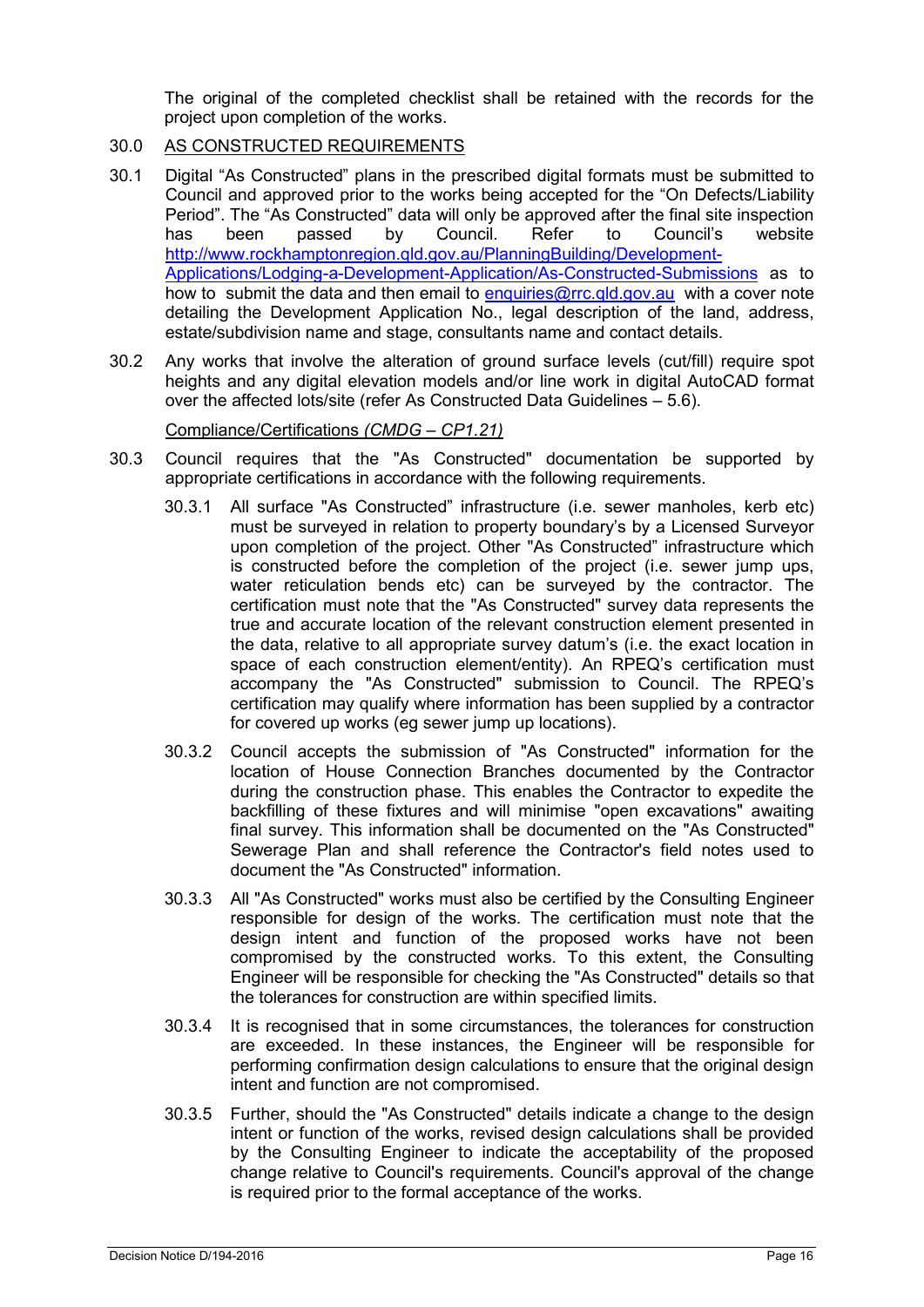- 30.3.6 The Consulting Engineer shall be responsible for the completion of the "Statement of Compliance - As Constructed works", which satisfies the requirements for Certification.
- 30.4 By submitting the "As Constructed" information to Council, the Consultant grants Council a royalty-free, perpetual, non-exclusive, non-cancellable, non-transferable licence to:
	- a) use, reproduce, adapt, modify, commercially exploit and communicate the Intellectual Property (including by development and distribution of a Derivative Product); and
	- b) sublicense Council's right to use, reproduce, adapt, modify, commercially exploit and communicate the Intellectual Property, subject to the terms of this Licence.

Interpretation of the above intellectual property condition will be subject to the following definitions:

"Intellectual Property" in relation to the "As Constructed" information, includes all copyright, and all right in relation to registered and unregistered trademarks (including service marks), registered designs and confidential information (including trade secrets and know-how), and all other right resulting from intellectual activity in the industrial, scientific, literary or artistic fields; and

"Derivative Product" means a distinct product in which the Intellectual Property is altered, abridged or supplemented, and/or which incorporates additional functionality.

#### 31.0 DOCUMENTATION

31.1 All engineering drawings for operational works must be signed and certified by a Registered Professional Engineer Queensland as being in accordance with all relevant Australian Standards, statutory requirements and sound engineering principles. The works must be supervised on the Applicant's behalf by a suitably qualified Registered Professional Engineer Queensland. All designs, specifications and management plans must be certified, by a suitably qualified professional identifying the certifier's full name and accreditation/registration number, as complying with all relevant Codes and Standards.

For the purpose of this statement, a 'suitably qualified professional' is a person with a tertiary qualification and professional affiliation in the field of engineering or science relevant to the design, specifications and/or management plan and who has at least two years' experience in management in that field. Where the design, specifications and/or management plans involve different fields, a certification is required from a suitably qualified professional for each separate field.

- 31.2 An Engineer's Certificate of Construction and As Constructed Certification must be signed and submitted by a Registered Professional Engineer of Queensland verifying that all works have been carried out in accordance with Council approved drawings, approval conditions and specifications.
- 31.3 Any operational and maintenance manuals associated with structural assets shall be provided to Council before the asset goes Off Defects. The manuals shall cover operations and maintenance standards, inspection and preventative maintenance programs and specific plans for critical events (such as floods) and failure of critical assets.

#### 32.0 ON DEFECTS PERIOD

32.1 Operational Works approvals requiring 'As Constructed Data' that is associated with a Reconfiguring a Lot approval will go 'On Defects' (provided the On Defects acceptance inspection has passed), at the date of the endorsement of the Survey Plan.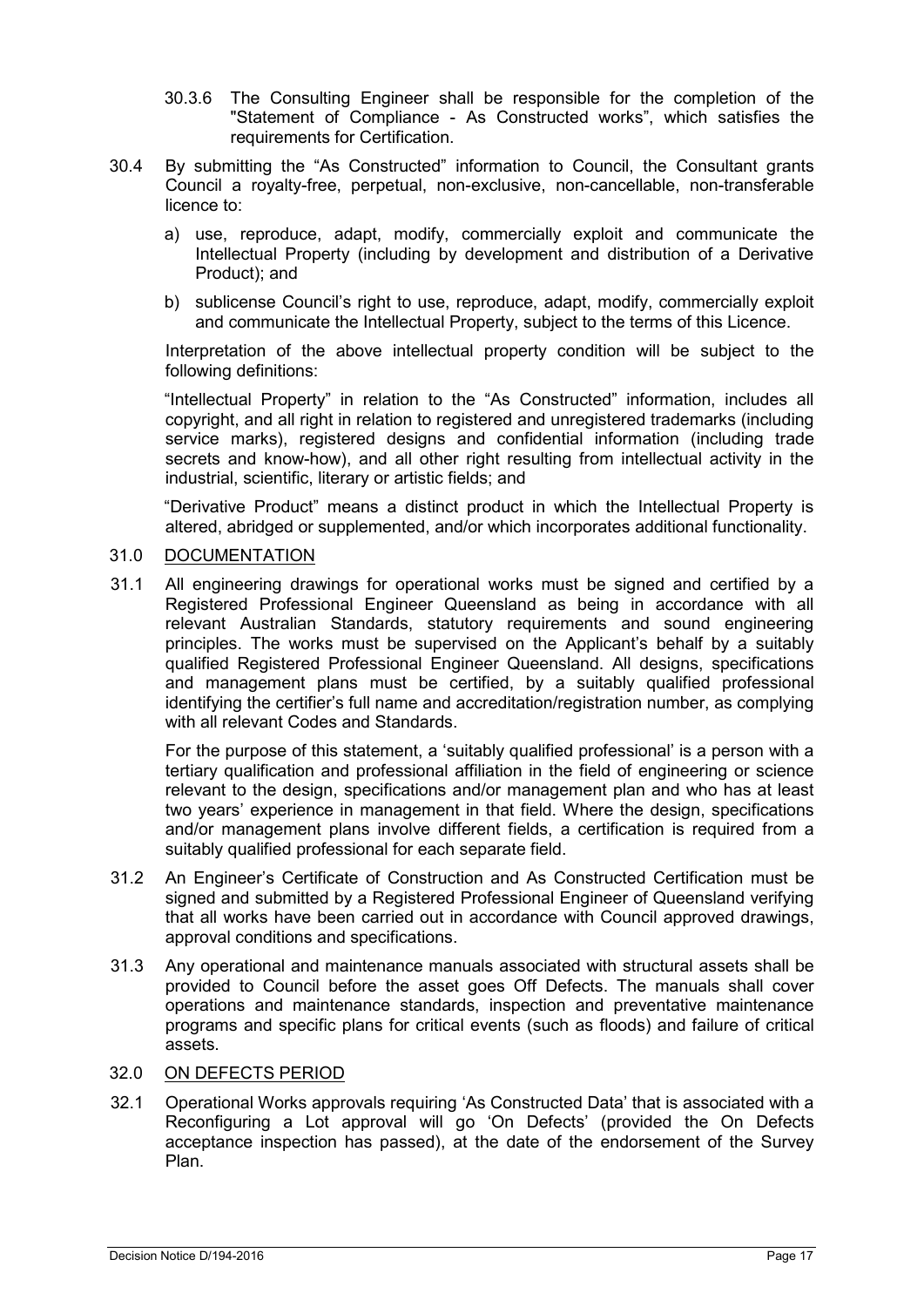- 32.2 Operational Works approvals requiring 'As Constructed Data' associated with a Material Change of Use approval will go 'On Defects' (provided the On Defects acceptance inspection has passed), at the date of Council's acceptance of the Engineers' Construction Certificate and 'As Constructed' Certification, and payment of the Defects Bond.
- 32.3 The satisfactory performance, repairs, insurance and maintenance of all contributed assets, infrastructure and its components, constructed, installed and/or purchased by the developer must remain the sole responsibility of the developer during the maintenance period. The developer/contactor must take all reasonable steps to ensure that the works are not damaged and/or vandalised prior to the works being accepted 'off maintenance' by Council.

## 33.0 WORKS "OFF DEFECTS" ACCEPTANCE PROCEDURE

33.1 The "Final Acceptance" inspections will generally confirm the matters raised in the "Final Acceptance" Inspection checklist and any other matters outstanding relevant to the works. The Checklist is to be completed by the Consulting Engineer prior to the conduct of the "Final Acceptance" Inspection. Refer Table CP1.27.1 for CCTV requirements prior to "Final Acceptance".

## 34.0 GENERAL REQUIREMENTS

- 34.1 During the Defects Liability Period, it is the responsibility of the Developer to:
	- 34.1.1 Rectify any works found to be defective or found to exhibit faults attributed to the design of the works and/or the performance of the construction activities in terms of quality and conformance with the design and specifications.
	- 34.1.2 Remove eroded material from the road surface and stormwater systems where this is attributed to failure of the erosion control measures.
	- 34.1.3 Continue watering turf until it is fully established.
	- 34.1.4 Maintain landscape plantings until they are mature.
- 34.2 During the Defects Liability Period it is Councils responsibility to;
	- 34.2.1 Clean out gross pollutant traps.
	- 34.2.2 Repair third party damage to infrastructure (e.g. damage to street signs, damage to asphalt surfacing).
- 34.3 Upon Council's notification of a defect it must be rectified within a timeframe specified by Council. Council reserves the right to rectify a defect in certain circumstances at the Developer's cost.
- 34.4 Council reserves the right to require extension of the Defects Liability Period and retain all (or a portion of) a Defects Liability Bond for a portion of the works if:
	- 34.4.1 Significant rectification or replacement work is carried out; or
	- 34.4.2 If acceptable performance of works during the defects liability period has not been demonstrated.
- 34.5 Once the Defects Liability Period has elapsed a "Final Acceptance" inspection is to be arranged with Council.
- 34.6 The "Final Acceptance" inspection is to be attended by:
	- 34.6.1 Council's nominee;
	- 34.6.2 the Consulting Engineer for the project; and
	- 34.6.3 the Contractor.
- 34.7 The Consulting Engineer for the works shall be responsible for ensuring that Council's requirements for acceptance of the works are satisfied prior to requesting a Final Acceptance inspection.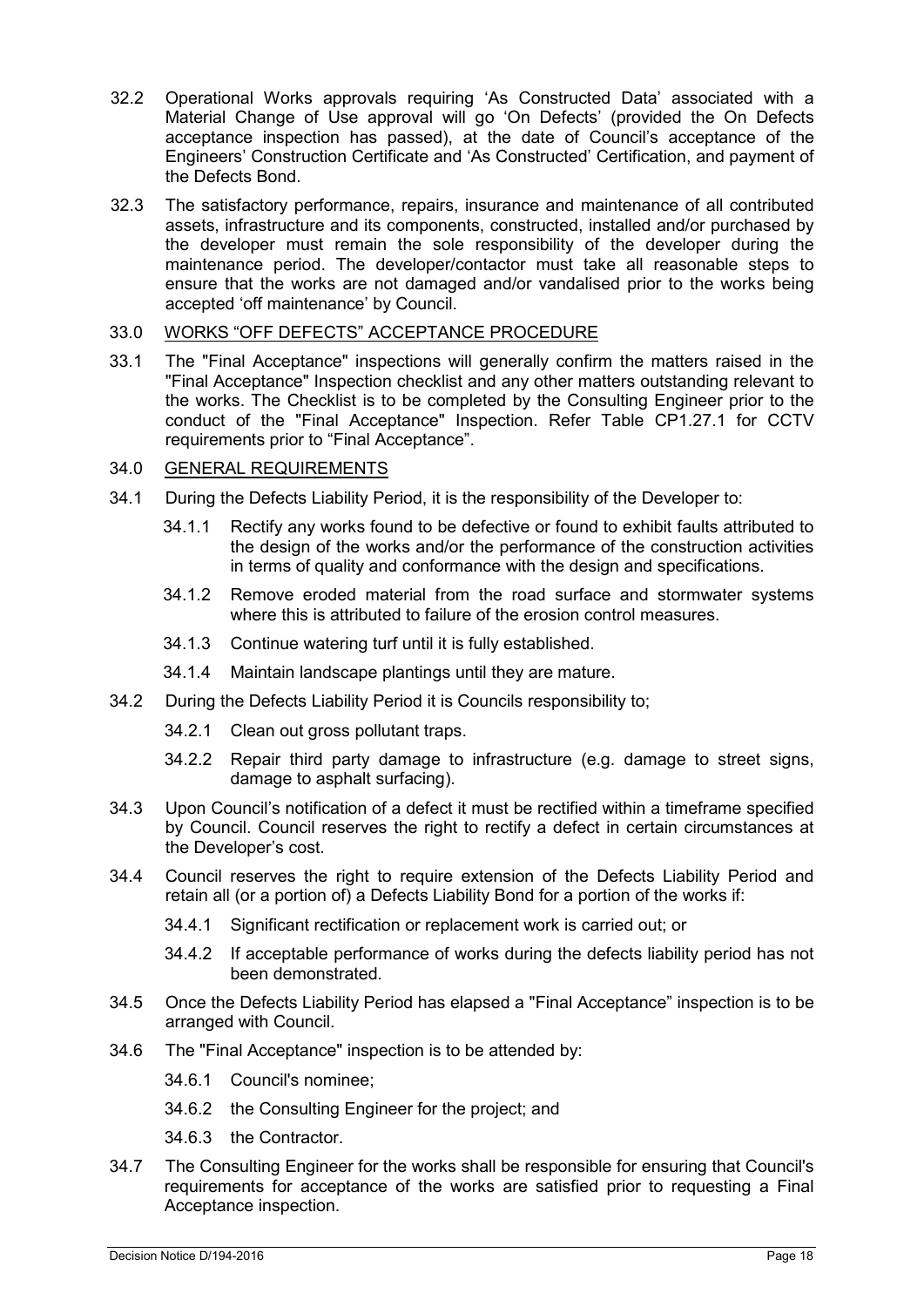- 34.8 Council's requirements for acceptance of the works comprise the following:-
	- 34.8.1 No outstanding payments are due to Council or other Authorities from the development;
	- 34.8.2 Completion of the "Final Acceptance" Inspection Checklist; and
	- 34.8.3 Satisfactory "Final Acceptance" Inspection by relevant Council Officers.
- 34.9 Following a satisfactory Final Acceptance inspection, the Consulting Engineer shall submit a written request to Council for Final Acceptance of the works and release of the Defects Liability Bond. Council will, upon confirmation that no outstanding payments arising from the development are due to Council, confirm acceptance of the works, and arrange for the release of the Defects Liability Bond.

#### ADVISORY NOTES

#### NOTE 6. Aboriginal Cultural Heritage

It is advised that under section 23 of the *Aboriginal Cultural Heritage Act 2003*, a person who carries out an activity must take all reasonable and practicable measures to ensure the activity does not harm Aboriginal cultural heritage (the "cultural heritage duty of care"). Maximum penalties for breaching the duty of care are listed in the Aboriginal cultural heritage legislation. The information on Aboriginal cultural heritage is available on the Department of Aboriginal and Torres Strait Islander and Multicultural Affairs website [www.datsima.qld.gov.au](http://www.datsima.qld.gov.au/)

#### NOTE 7. Environmental Protection Act 1994

General Environmental Duty – Sec.319

A person must not carry out any activity that causes, or is likely to cause, environmental harm unless the person takes all reasonable and practicable measures to prevent or minimise the harm (the *general environmental duty*). In deciding the measures required to be taken, regard must be had to, for example—

- (a) the nature of the harm or potential harm; and
- (b) the sensitivity of the receiving environment; and
- (c) the current state of technical knowledge for the activity; and
- (d) the likelihood of successful application of the different measures that might be taken; and
- (e) the financial implications of the different measures as they would relate to the type of activity.

#### NOTE 8. General Safety Of Public During Construction

The *Work Health and Safety Act 2011* and *Manual of Uniform Traffic Control Devices* must be complied with in carrying out any construction works, and to ensure safe traffic control and safe public access in respect of works being constructed on a road.

NOTE 9. Water

In accordance with the *Water Supply (Safety and Reliability) Act 2008*, it is an offence to interfere with a service provider and Fitzroy River Water is the department responsible for water and sewerage services. Fitzroy River Water can provide cost estimates for any water and sewerage works if required.

- NOTE 10. The *CMDG Construction Specifications* must be used for the construction works.
- NOTE 11. Please contact Rockhampton Regional Council's Plumbing Compliance section to organise a Plumbing and Drainage permit for any alterations to the private plumbing pipework.
- NOTE 12. Requirements for Pre-Start meeting *(CMDG CP1.09)*: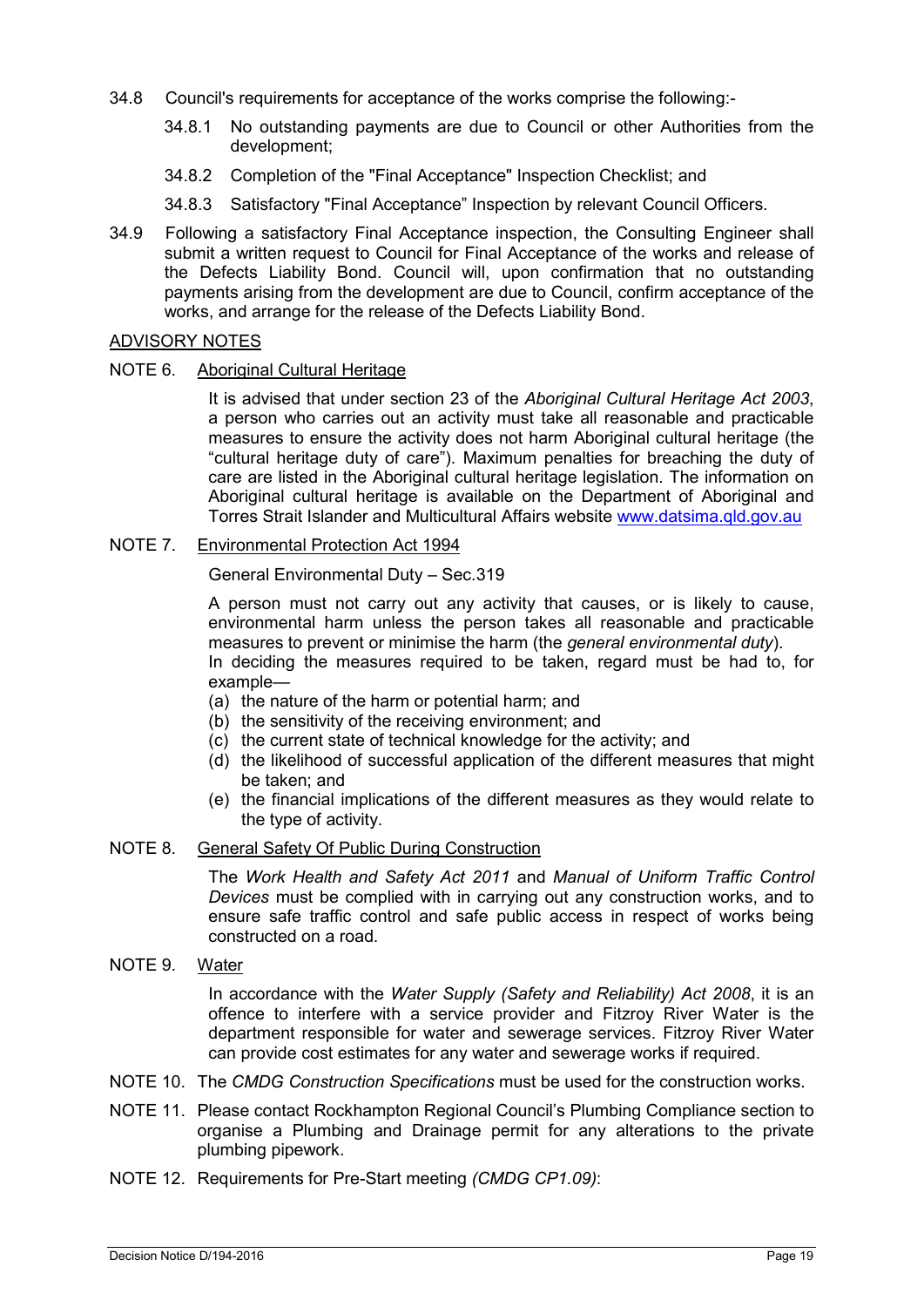- a) Notification requirements for nearby residents (Residents advice letter See proforma) – Residents to be identified will be identified at the pre start meeting.
- b) introduction of the Council's representative(s), Consulting Engineers(s), Contractor(s) and any other relevant parties i.e. Geotechnical Engineers (if required);
- c) review of relevant conditions of development approval;<br>d) review of Council's construction requirements:
- review of Council's construction requirements;
- e) review of the Contractor's Erosion Control and Stormwater Management Strategy;
- f) inspection and identification of parks and environmentally significant areas and/or trees for preservation;
- g) site access conditions;
- h) identification of areas to be left undisturbed;<br>i) review of Inspection and Test Plan incl
- review of Inspection and Test Plan including a review of nominated Hold/Witness points;
- j) any other relevant Acts;
- k) provision of Construction Security Bond (if required);<br>
1) Public Liability Insurance:
- Public Liability Insurance;
- m) Traffic Management Plan